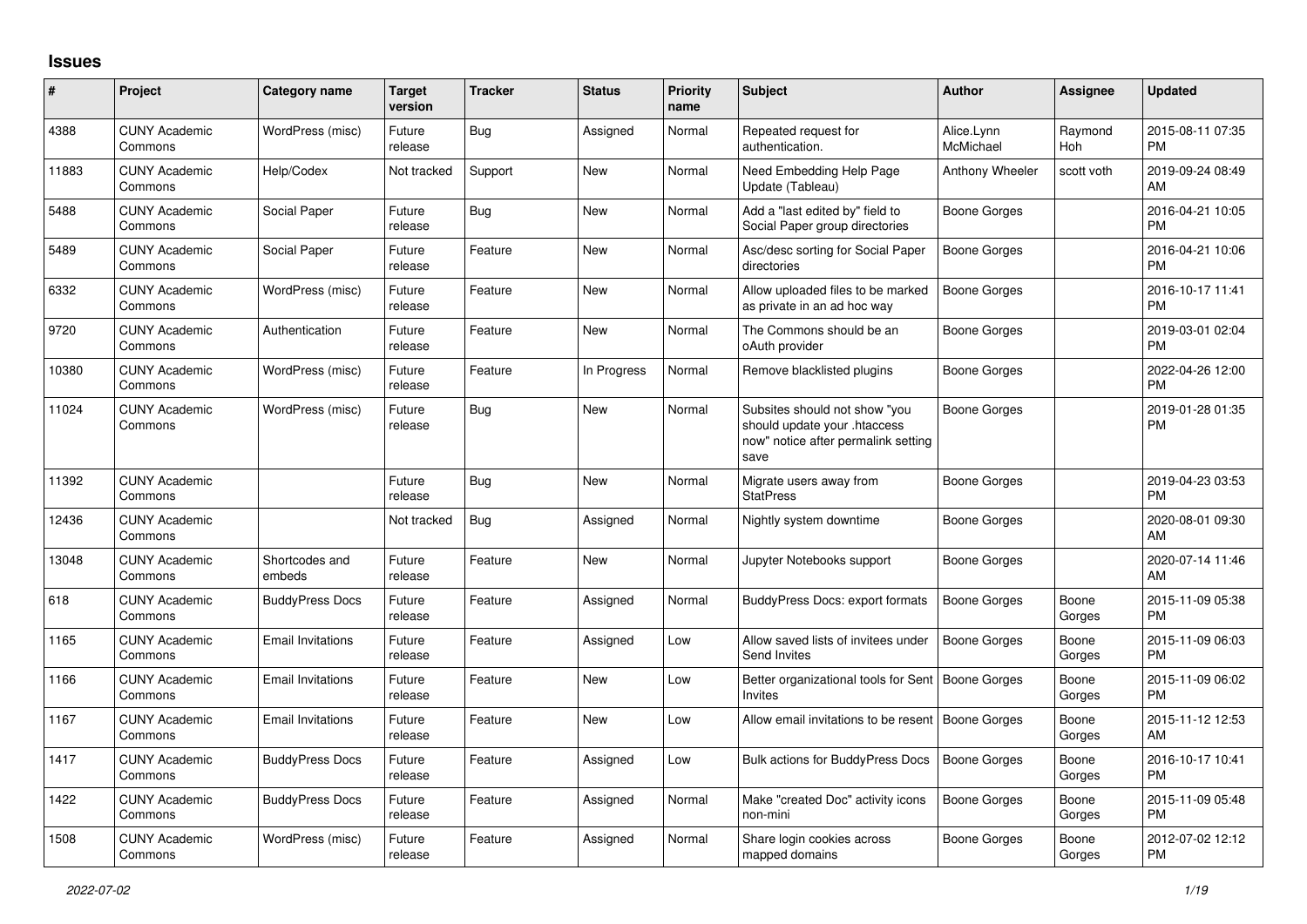| #     | Project                         | <b>Category name</b>           | <b>Target</b><br>version | <b>Tracker</b> | <b>Status</b>        | <b>Priority</b><br>name | Subject                                                                                   | Author              | <b>Assignee</b> | <b>Updated</b>                |
|-------|---------------------------------|--------------------------------|--------------------------|----------------|----------------------|-------------------------|-------------------------------------------------------------------------------------------|---------------------|-----------------|-------------------------------|
| 1744  | <b>CUNY Academic</b><br>Commons | <b>BuddyPress Docs</b>         | Future<br>release        | Feature        | Assigned             | Normal                  | Spreadsheet-style Docs                                                                    | Boone Gorges        | Boone<br>Gorges | 2015-11-09 06:13<br><b>PM</b> |
| 3002  | <b>CUNY Academic</b><br>Commons | Search                         | Future<br>release        | Feature        | Assigned             | Normal                  | Overhaul CAC search by using<br>external search appliance                                 | <b>Boone Gorges</b> | Boone<br>Gorges | 2020-07-15 03:05<br><b>PM</b> |
| 3048  | <b>CUNY Academic</b><br>Commons | <b>Public Portfolio</b>        | Future<br>release        | Feature        | New                  | Low                     | Images for rich text profile fields                                                       | Boone Gorges        | Boone<br>Gorges | 2014-02-19 12:56<br><b>PM</b> |
| 3193  | <b>CUNY Academic</b><br>Commons | Group Forums                   | Future<br>release        | Feature        | Assigned             | Normal                  | bbPress 2.x dynamic roles and<br><b>RBE</b>                                               | Boone Gorges        | Boone<br>Gorges | 2014-09-30 01:30<br><b>PM</b> |
| 3230  | <b>CUNY Academic</b><br>Commons | Internal Tools and<br>Workflow | Not tracked              | Feature        | Assigned             | High                    | Scripts for quicker<br>provisioning/updating of<br>development environments               | Boone Gorges        | Boone<br>Gorges | 2016-01-26 04:54<br><b>PM</b> |
| 3580  | <b>CUNY Academic</b><br>Commons | Group Blogs                    | Future<br>release        | Feature        | <b>New</b>           | Normal                  | Multiple blogs per group                                                                  | Boone Gorges        | Boone<br>Gorges | 2018-02-20 02:02<br><b>PM</b> |
| 4481  | <b>CUNY Academic</b><br>Commons | Events                         | Future<br>release        | Feature        | New                  | Normal                  | Group admins/mods should have<br>the ability to unlink an event from<br>the group         | <b>Boone Gorges</b> | Boone<br>Gorges | 2017-04-24 03:53<br><b>PM</b> |
| 5234  | <b>CUNY Academic</b><br>Commons | Membership                     | Future<br>release        | Feature        | Assigned             | Normal                  | Write Unconfirmed patch for WP                                                            | <b>Boone Gorges</b> | Boone<br>Gorges | 2016-10-24 11:18<br>AM        |
| 7022  | <b>CUNY Academic</b><br>Commons | Announcements                  | Future<br>release        | Bug            | New                  | Normal                  | Sitewide announcements should<br>be displayed on, and dismissable<br>from, mapped domains | <b>Boone Gorges</b> | Boone<br>Gorges | 2018-03-22 10:18<br>AM        |
| 7663  | <b>CUNY Academic</b><br>Commons | Social Paper                   | Future<br>release        | Bug            | <b>New</b>           | Normal                  | Social Paper notifications not<br>formatted correctly on secondary<br>sites               | <b>Boone Gorges</b> | Boone<br>Gorges | 2018-04-16 03:52<br><b>PM</b> |
| 9926  | <b>CUNY Academic</b><br>Commons | <b>WordPress Plugins</b>       | Future<br>release        | Bug            | <b>New</b>           | Normal                  | twitter-mentions-as-comments<br>cron jobs can run long                                    | <b>Boone Gorges</b> | Boone<br>Gorges | 2018-10-24 12:34<br><b>PM</b> |
| 10794 | <b>CUNY Academic</b><br>Commons | Performance                    | Not tracked              | Bug            | <b>New</b>           | Normal                  | Memcached connection<br>occasionally breaks                                               | <b>Boone Gorges</b> | Boone<br>Gorges | 2018-12-06 03:30<br><b>PM</b> |
| 11945 | <b>CUNY Academic</b><br>Commons | Reckoning                      | Future<br>release        | Feature        | Reporter<br>Feedback | Normal                  | Add Comments bubble to<br>Reckoning views                                                 | <b>Boone Gorges</b> | Boone<br>Gorges | 2019-11-12 05:14<br><b>PM</b> |
| 12042 | <b>CUNY Academic</b><br>Commons | <b>Email Notifications</b>     | Future<br>release        | Feature        | New                  | Normal                  | Improved error logging for BPGES<br>send queue                                            | Boone Gorges        | Boone<br>Gorges | 2021-11-19 12:25<br><b>PM</b> |
| 12091 | <b>CUNY Academic</b><br>Commons | <b>Group Files</b>             | Future<br>release        | Feature        | <b>New</b>           | Normal                  | Improved pre-upload file validation<br>for bp-group-documents                             | Boone Gorges        | Boone<br>Gorges | 2019-11-14 01:21<br><b>PM</b> |
| 12911 | <b>CUNY Academic</b><br>Commons |                                | Not tracked              | Feature        | New                  | Normal                  | Block access to xmlrpc.php based<br>on User-Agent                                         | Boone Gorges        | Boone<br>Gorges | 2020-06-09 05:12<br>PM.       |
| 13466 | <b>CUNY Academic</b><br>Commons | Cavalcade                      | Future<br>release        | Feature        | New                  | Normal                  | Automated cleanup for duplicate<br>Cavalcade tasks                                        | <b>Boone Gorges</b> | Boone<br>Gorges | 2020-10-13 05:24<br><b>PM</b> |
| 13835 | <b>CUNY Academic</b><br>Commons | WordPress (misc)               | Future<br>release        | Feature        | New                  | Normal                  | Allow OneSearch widget to have<br>'CUNY' as campus                                        | Boone Gorges        | Boone<br>Gorges | 2021-11-19 12:39<br><b>PM</b> |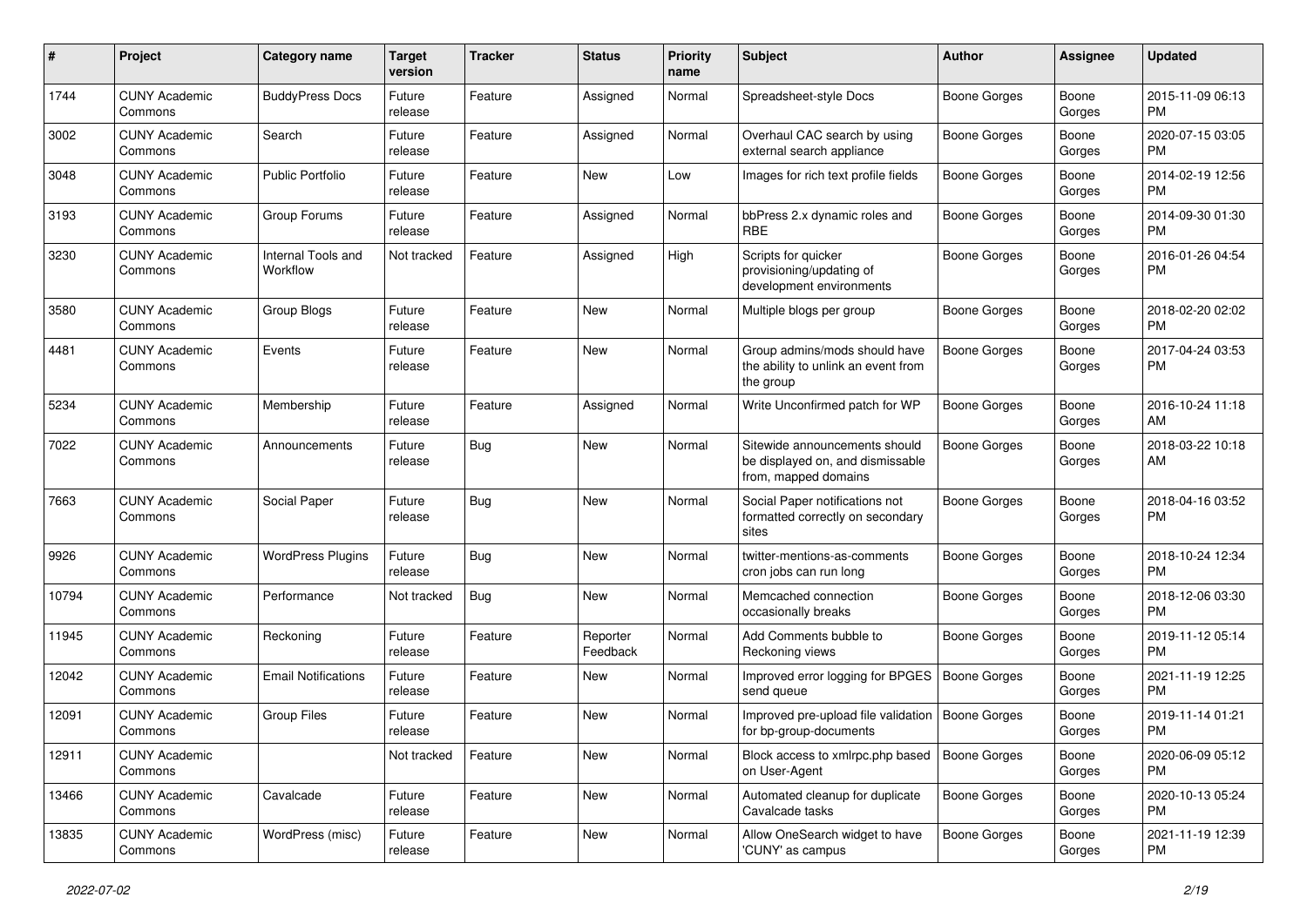| #     | <b>Project</b>                  | Category name                  | <b>Target</b><br>version | <b>Tracker</b> | <b>Status</b> | <b>Priority</b><br>name | <b>Subject</b>                                                                             | <b>Author</b>       | Assignee            | <b>Updated</b>                |
|-------|---------------------------------|--------------------------------|--------------------------|----------------|---------------|-------------------------|--------------------------------------------------------------------------------------------|---------------------|---------------------|-------------------------------|
| 14184 | <b>CUNY Academic</b><br>Commons | <b>Public Portfolio</b>        | Future<br>release        | Feature        | New           | Normal                  | Centralized mechanism for storing<br>Campus affiliations                                   | <b>Boone Gorges</b> | Boone<br>Gorges     | 2022-01-04 11:35<br>AM        |
| 14309 | <b>CUNY Academic</b><br>Commons | Group Library                  | Future<br>release        | Feature        | New           | Normal                  | Better handling of<br>bp group document file download<br>attempts when file is not present | <b>Boone Gorges</b> | Boone<br>Gorges     | 2021-11-19 12:28<br><b>PM</b> |
| 14987 | <b>CUNY Academic</b><br>Commons | <b>WordPress Plugins</b>       | Future<br>release        | <b>Bug</b>     | <b>New</b>    | Normal                  | Elementor update causes<br>database freeze-up                                              | Boone Gorges        | Boone<br>Gorges     | 2021-11-29 12:02<br><b>PM</b> |
| 15883 | <b>CUNY Academic</b><br>Commons |                                | 2.1.0                    | Feature        | <b>New</b>    | Normal                  | Release BPGES update                                                                       | Boone Gorges        | Boone<br>Gorges     | 2022-05-26 10:39<br>AM        |
| 16092 | <b>CUNY Academic</b><br>Commons |                                | Future<br>release        | Feature        | Hold          | Normal                  | Don't show main site in Site<br>search results                                             | Boone Gorges        | Boone<br>Gorges     | 2022-05-17 03:12<br><b>PM</b> |
| 2832  | <b>CUNY Academic</b><br>Commons | <b>Public Portfolio</b>        | Future<br>release        | Feature        | Assigned      | Normal                  | Improve interface for (not)<br>auto-linking profile fields                                 | Boone Gorges        | Chris Stein         | 2015-01-05 08:52<br><b>PM</b> |
| 3330  | <b>CUNY Academic</b><br>Commons | My Commons                     | Future<br>release        | Feature        | Assigned      | Normal                  | "Commons Information" tool                                                                 | Boone Gorges        | Chris Stein         | 2014-09-22 08:46<br><b>PM</b> |
| 1983  | <b>CUNY Academic</b><br>Commons | Home Page                      | Future<br>release        | Feature        | Assigned      | Low                     | Media Library integration with<br>Featured Content plugin                                  | Boone Gorges        | Dominic<br>Giglio   | 2014-03-17 10:34<br>AM        |
| 13331 | <b>CUNY Academic</b><br>Commons | Site cloning                   | Future<br>release        | Bug            | New           | Normal                  | Combine Site Template and Clone   Boone Gorges<br>operations                               |                     | Jeremy Felt         | 2021-11-19 12:39<br><b>PM</b> |
| 13891 | <b>CUNY Academic</b><br>Commons | Internal Tools and<br>Workflow | 2.1.0                    | Feature        | <b>New</b>    | Normal                  | Migrate automated linting to<br>GitHub Actions                                             | Boone Gorges        | Jeremy Felt         | 2022-06-29 11:13<br>AM        |
| 15194 | <b>CUNY Academic</b><br>Commons | Internal Tools and<br>Workflow | 2.1.0                    | Feature        | New           | Normal                  | PHPCS sniff for un-restored<br>switch to blog() calls                                      | Boone Gorges        | Jeremy Felt         | 2022-05-26 10:45<br>AM        |
| 11517 | <b>CUNY Academic</b><br>Commons |                                | Not tracked              | Feature        | Assigned      | Normal                  | wp-accessibility plugin should not<br>strip 'target="_blank" by default                    | Boone Gorges        | Laurie Hurson       | 2019-09-24 09:57<br>AM        |
| 3192  | <b>CUNY Academic</b><br>Commons | Group Forums                   | Future<br>release        | Feature        | Assigned      | Normal                  | Customizable forum views for<br>bbPress 2.x group forums                                   | Boone Gorges        | Raymond<br>Hoh      | 2015-11-09 12:47<br><b>PM</b> |
| 6749  | <b>CUNY Academic</b><br>Commons | Events                         | Future<br>release        | Bug            | New           | Low                     | BPEO iCal request can trigger<br>very large number of DB queries                           | Boone Gorges        | Raymond<br>Hoh      | 2016-11-15 10:09<br><b>PM</b> |
| 13358 | <b>CUNY Academic</b><br>Commons | Group Forums                   | Future<br>release        | Feature        | <b>New</b>    | Normal                  | Improved UI for group forum<br>threading settings                                          | Boone Gorges        | Raymond<br>Hoh      | 2021-11-19 12:27<br><b>PM</b> |
| 308   | <b>CUNY Academic</b><br>Commons | Registration                   | Future<br>release        | Feature        | <b>New</b>    | Normal                  | Group recommendations for<br>signup process                                                | Boone Gorges        | Samantha<br>Raddatz | 2015-11-09 05:07<br><b>PM</b> |
| 10580 | <b>CUNY Academic</b><br>Commons | Information<br>Architecture    | Future<br>release        | Design/UX      | <b>New</b>    | Normal                  | Primary nav item review                                                                    | Boone Gorges        | Sara Cannon         | 2022-06-28 01:29<br><b>PM</b> |
| 4635  | <b>CUNY Academic</b><br>Commons | Authentication                 | Future<br>release        | Feature        | New           | Normal                  | Allow non-WP authentication                                                                | Boone Gorges        | Sonja Leix          | 2019-03-01 02:05<br><b>PM</b> |
| 11834 | <b>CUNY Academic</b><br>Commons | <b>Group Files</b>             | Future<br>release        | Feature        | <b>New</b>    | Normal                  | Improved tools for managing<br>group file folders                                          | Boone Gorges        | Sonja Leix          | 2019-09-06 03:55<br><b>PM</b> |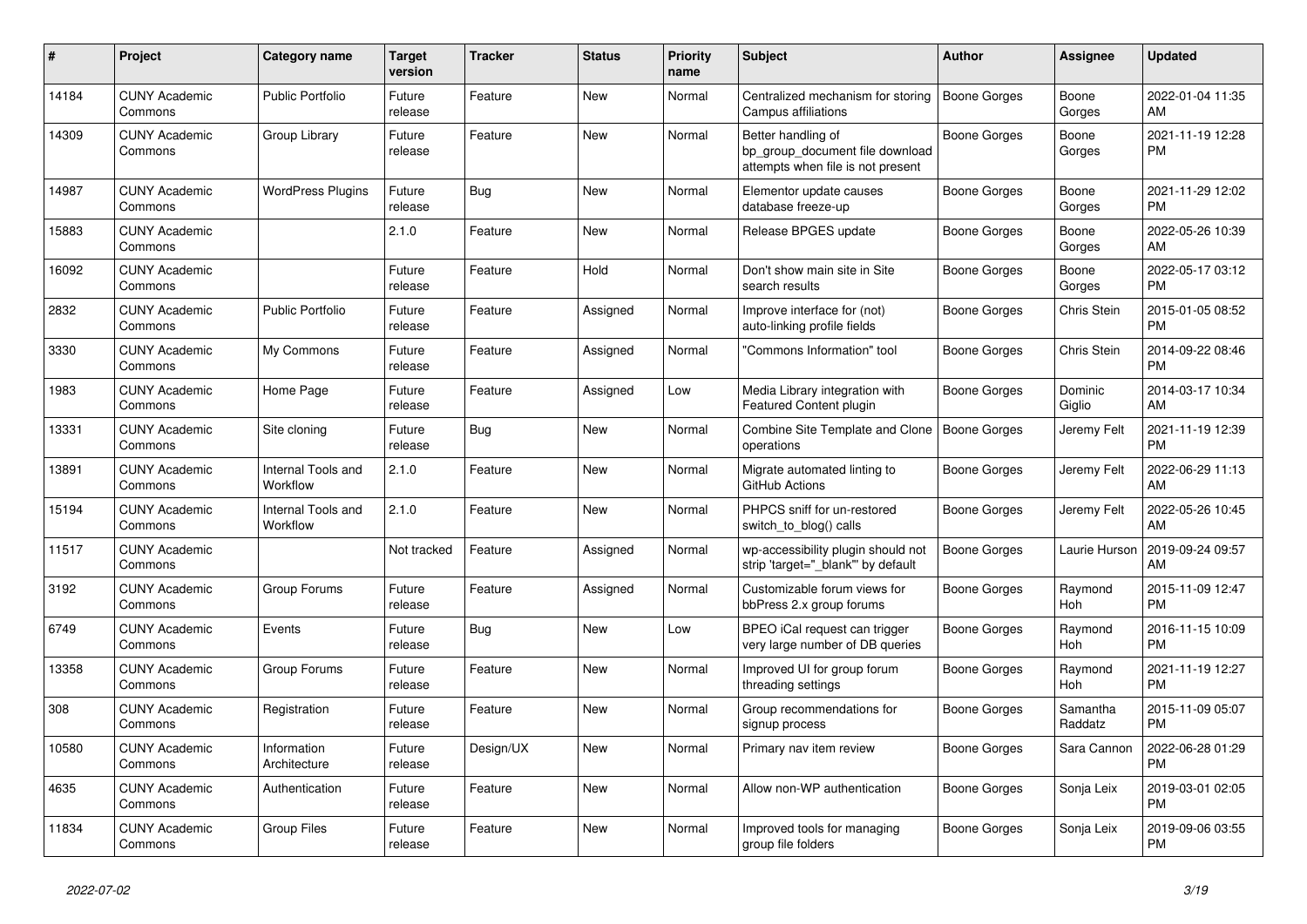| #     | Project                                                          | <b>Category name</b>     | <b>Target</b><br>version | <b>Tracker</b> | <b>Status</b>        | Priority<br>name | <b>Subject</b>                                            | <b>Author</b>      | Assignee            | <b>Updated</b>                |
|-------|------------------------------------------------------------------|--------------------------|--------------------------|----------------|----------------------|------------------|-----------------------------------------------------------|--------------------|---------------------|-------------------------------|
| 1423  | <b>CUNY Academic</b><br>Commons                                  | <b>BuddyPress (misc)</b> | Future<br>release        | Feature        | Assigned             | Low              | Show an avatar for pingback<br>comment activity items     | Boone Gorges       | <b>Tahir Butt</b>   | 2016-10-24 12:03<br><b>PM</b> |
| 1460  | <b>CUNY Academic</b><br>Commons                                  | Analytics                | Future<br>release        | Feature        | Assigned             | Normal           | <b>Update System Report</b>                               | <b>Brian Foote</b> | Boone<br>Gorges     | 2015-11-09 06:13<br><b>PM</b> |
| 860   | <b>CUNY Academic</b><br>Commons                                  | Design                   | Future<br>release        | Design/UX      | Assigned             | Normal           | <b>Standardize Button Treatment</b><br>Across the Commons | Chris Stein        | Chris Stein         | 2014-05-01 09:45<br>AM        |
| 2881  | <b>CUNY Academic</b><br>Commons                                  | <b>Public Portfolio</b>  | Future<br>release        | Feature        | Assigned             | Normal           | Redesign the UX for Profiles                              | Chris Stein        | Chris Stein         | 2016-10-13 12:45<br><b>PM</b> |
| 3059  | <b>CUNY Academic</b><br>Commons                                  | Group Forums             | Future<br>release        | Design/UX      | New                  | Normal           | Forum Post Permissable Content<br><b>Explanatory Text</b> | Chris Stein        | Chris Stein         | 2015-04-02 11:27<br>AM        |
| 2666  | <b>CUNY Academic</b><br>Commons                                  | About page               | Not tracked              | Documentation  | Assigned             | Normal           | <b>Update About Text</b>                                  | Chris Stein        | Luke Waltzer        | 2016-03-04 11:19<br>AM        |
| 3565  | <b>CUNY Academic</b><br>Commons                                  | My Commons               | Not tracked              | Documentation  | <b>New</b>           | Normal           | Load Newest inconsistencies                               | Chris Stein        | scott voth          | 2015-11-09 01:16<br><b>PM</b> |
| 13370 | <b>CUNY Academic</b><br>Commons                                  | Group Library            | Future<br>release        | Feature        | <b>New</b>           | Normal           | Library bulk deletion and folder<br>editing               | Colin McDonald     | Boone<br>Gorges     | 2020-10-13 10:41<br>AM        |
| 15210 | <b>CUNY Academic</b><br>Commons                                  | Analytics                | Not tracked              | Design/UX      | <b>New</b>           | Normal           | Google Analytics improvements                             | Colin McDonald     | Boone<br>Gorges     | 2022-05-24 10:47<br>AM        |
| 13199 | <b>CUNY Academic</b><br>Commons                                  | Group Forums             | Future<br>release        | Feature        | <b>New</b>           | Normal           | Favoring Groups over bbPress<br>plugin                    | Colin McDonald     | Colin<br>McDonald   | 2021-11-19 12:28<br><b>PM</b> |
| 9729  | <b>CUNY Academic</b><br>Commons                                  | <b>SEO</b>               | Not tracked              | Support        | <b>New</b>           | Normal           | 503 Errors showing on<br>newlaborforum.cuny.edu           | Diane Krauthamer   | Raymond<br>Hoh      | 2018-05-22 04:48<br><b>PM</b> |
| 3615  | <b>CUNY Academic</b><br>Commons                                  | Redmine                  | Not tracked              | Feature        | <b>New</b>           | Low              | Create Redmine issues via email                           | Dominic Giglio     | Boone<br>Gorges     | 2017-11-16 11:36<br>AM        |
| 11968 | JustPublics@365<br>MediaCamp                                     |                          |                          | Feature        | New                  | Normal           | Nanoscience Retractable Display<br>Unit                   | Donald Cherry      | Bonnie<br>Eissner   | 2021-02-19 08:50<br>AM        |
| 12062 | AD/O365 Transition<br>from NonMatric to<br>Matriculated Students |                          |                          | Feature        | In Progress          | Normal           | create solution and console<br>project                    | Emilio Rodriguez   | Emilio<br>Rodriguez | 2019-11-12 03:56<br><b>PM</b> |
| 13457 | <b>CUNY Academic</b><br>Commons                                  | Group Forums             | 2.0.3                    | <b>Bug</b>     | <b>New</b>           | High             | Forum post not sending<br>notifications                   | Filipa Calado      | Raymond<br>Hoh      | 2022-06-29 11:32<br>AM        |
| 14842 | <b>CUNY Academic</b><br>Commons                                  |                          | Not tracked              | Support        | Reporter<br>Feedback | Normal           | Question about widgets and block<br>editor                | Gina Cherry        |                     | 2021-10-06 03:01<br><b>PM</b> |
| 11545 | <b>CUNY Academic</b><br>Commons                                  | <b>WordPress Plugins</b> | Not tracked              | Support        | <b>New</b>           | Normal           | Twitter searches in WordPress                             | Gina Cherry        | Matt Gold           | 2019-09-23 01:03<br><b>PM</b> |
| 11649 | <b>CUNY Academic</b><br>Commons                                  | <b>WordPress Plugins</b> | 2.0.3                    | Bug            | In Progress          | Normal           | CC license displayed on every<br>page                     | Gina Cherry        | Raymond<br>Hoh      | 2022-06-29 11:32<br>AM        |
| 12004 | <b>CUNY Academic</b><br>Commons                                  |                          | Not tracked              | Support        | Reporter<br>Feedback | Normal           | Notifications for spam blog<br>comments                   | Gina Cherry        | Raymond<br>Hoh      | 2019-11-01 12:05<br><b>PM</b> |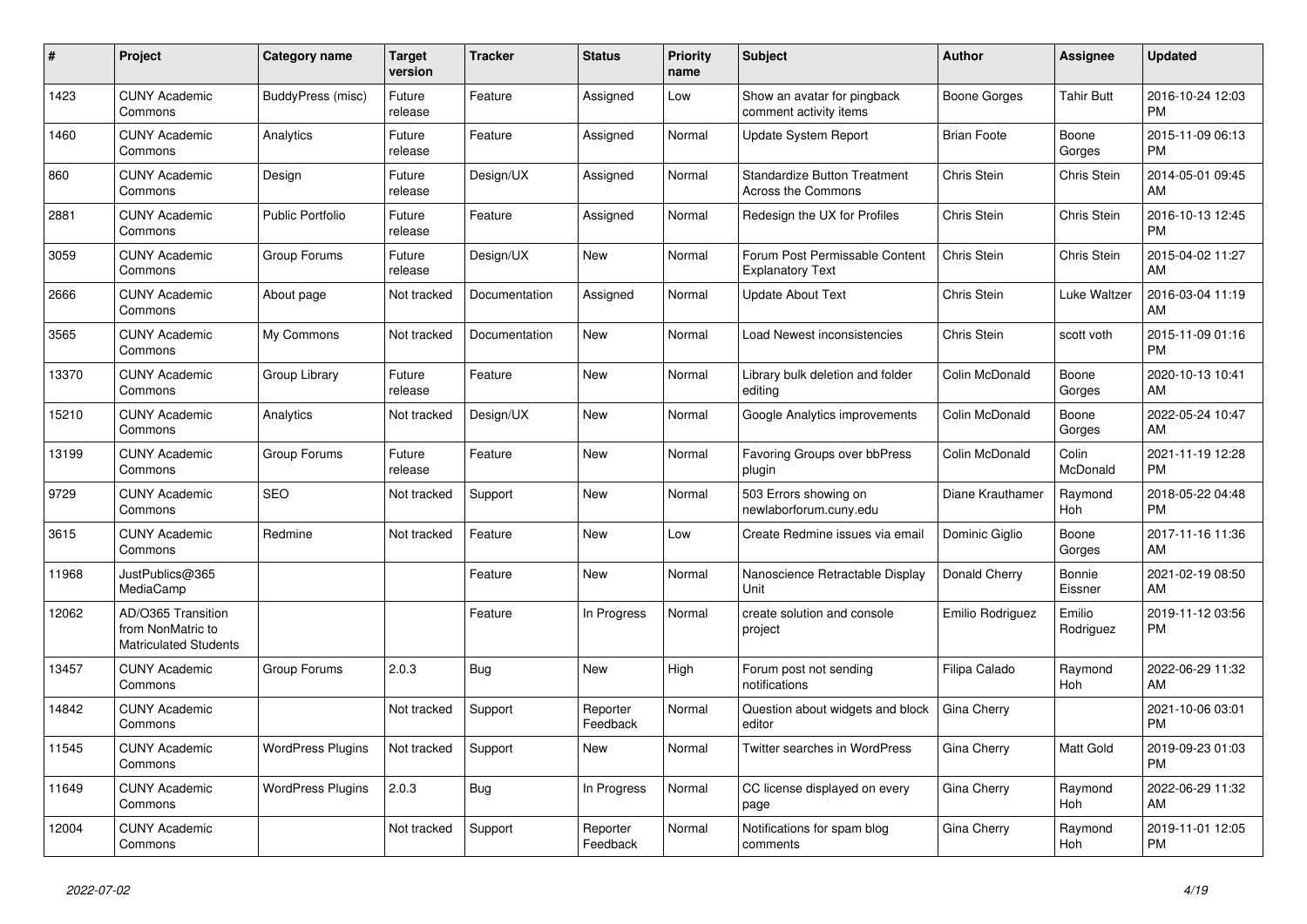| #     | Project                         | <b>Category name</b>     | <b>Target</b><br>version | <b>Tracker</b> | <b>Status</b>        | <b>Priority</b><br>name | <b>Subject</b>                                                        | <b>Author</b> | Assignee            | <b>Updated</b>                |
|-------|---------------------------------|--------------------------|--------------------------|----------------|----------------------|-------------------------|-----------------------------------------------------------------------|---------------|---------------------|-------------------------------|
| 3473  | <b>CUNY Academic</b><br>Commons | User Experience          | Future<br>release        | Feature        | Assigned             | Normal                  | Commons profile: Add help info<br>about "Positions" replacing "title" | Keith Miyake  | Samantha<br>Raddatz | 2015-11-09 02:28<br><b>PM</b> |
| 6755  | <b>CUNY Academic</b><br>Commons | WordPress (misc)         | Future<br>release        | Bug            | New                  | Normal                  | <b>Cannot Deactivate Plugin</b>                                       | Laura Kane    |                     | 2016-11-16 01:12<br><b>PM</b> |
| 11131 | <b>CUNY Academic</b><br>Commons |                          | Future<br>release        | Feature        | Reporter<br>Feedback | Normal                  | Image Annotation Plugins                                              | Laurie Hurson |                     | 2019-02-26 11:33<br>AM        |
| 11415 | <b>CUNY Academic</b><br>Commons | <b>WordPress Plugins</b> | Not tracked              | Bug            | Reporter<br>Feedback | Normal                  | Blog Subscriptions in Jetpack                                         | Laurie Hurson |                     | 2019-05-14 10:34<br>AM        |
| 11843 | <b>CUNY Academic</b><br>Commons | WordPress (misc)         | Future<br>release        | Design/UX      | <b>New</b>           | Normal                  | Tweaking the Gutenberg Editor<br>Interface                            | Laurie Hurson |                     | 2022-04-26 12:00<br><b>PM</b> |
| 12328 | <b>CUNY Academic</b><br>Commons |                          | Not tracked              | Support        | <b>New</b>           | Normal                  | Sign up Code for Non-CUNY<br>Faculty                                  | Laurie Hurson |                     | 2020-01-28 10:25<br>AM        |
| 13650 | <b>CUNY Academic</b><br>Commons | Group Library            | Future<br>release        | Feature        | <b>New</b>           | Normal                  | Forum Attachments in Group<br>Library                                 | Laurie Hurson |                     | 2021-11-19 12:30<br><b>PM</b> |
| 14538 | <b>CUNY Academic</b><br>Commons |                          | Not tracked              | Support        | Reporter<br>Feedback | Normal                  | <b>Weebly To Commons</b>                                              | Laurie Hurson |                     | 2021-09-14 10:47<br>AM        |
| 14936 | <b>CUNY Academic</b><br>Commons |                          |                          | Bug            | <b>New</b>           | Normal                  | Commons websites blocked by<br>SPS campus network                     | Laurie Hurson |                     | 2021-11-03 03:57<br><b>PM</b> |
| 14940 | <b>CUNY Academic</b><br>Commons |                          |                          | Bug            | <b>New</b>           | Normal                  | Discrepancy between Commons<br>profile "sites" and actual # of sites  | Laurie Hurson |                     | 2021-11-08 11:09<br>AM        |
| 15176 | <b>CUNY Academic</b><br>Commons |                          | Not tracked              | Support        | Reporter<br>Feedback | Normal                  | Archiving Q Writing & Old<br>Wordpress Sites on the Commons           | Laurie Hurson |                     | 2022-02-08 10:28<br>AM        |
| 15613 | <b>CUNY Academic</b><br>Commons |                          | 2.0.3                    | Feature        | Reporter<br>Feedback | Normal                  | Adding "Passster" plugin                                              | Laurie Hurson |                     | 2022-06-29 11:32<br>AM        |
| 15757 | <b>CUNY Academic</b><br>Commons |                          |                          | Bug            | New                  | Normal                  | Members # do not match                                                | Laurie Hurson |                     | 2022-03-30 04:52<br><b>PM</b> |
| 15923 | <b>CUNY Academic</b><br>Commons |                          | Not tracked              | Feature        | Reporter<br>Feedback | Normal                  | <b>Bellows Plugin Adjustments</b>                                     | Laurie Hurson |                     | 2022-04-20 10:10<br>AM        |
| 9289  | <b>CUNY Academic</b><br>Commons | <b>WordPress Plugins</b> | Future<br>release        | Bug            | Reporter<br>Feedback | Normal                  | Email Users Plugin                                                    | Laurie Hurson | Boone<br>Gorges     | 2018-10-24 12:34<br><b>PM</b> |
| 12121 | <b>CUNY Academic</b><br>Commons | <b>WordPress Plugins</b> | 2.0.3                    | Feature        | Reporter<br>Feedback | Normal                  | Embedding H5P Iframes on<br><b>Commons Site</b>                       | Laurie Hurson | Boone<br>Gorges     | 2022-06-29 11:32<br>AM        |
| 12438 | <b>CUNY Academic</b><br>Commons | Courses                  | Not tracked              | Bug            | New                  | Normal                  | Site appearing twice                                                  | Laurie Hurson | Boone<br>Gorges     | 2020-02-18 01:34<br><b>PM</b> |
| 14504 | <b>CUNY Academic</b><br>Commons |                          | Not tracked              | Publicity      | Reporter<br>Feedback | Normal                  | Adding showcases to home page<br>menu                                 | Laurie Hurson | Boone<br>Gorges     | 2022-01-19 03:26<br><b>PM</b> |
| 16199 | <b>CUNY Academic</b><br>Commons | <b>Directories</b>       | 2.0.3                    | Bug            | <b>New</b>           | Normal                  | Removed "Semester" Filter from<br><b>Courses Directory</b>            | Laurie Hurson | Boone<br>Gorges     | 2022-06-29 11:32<br>AM        |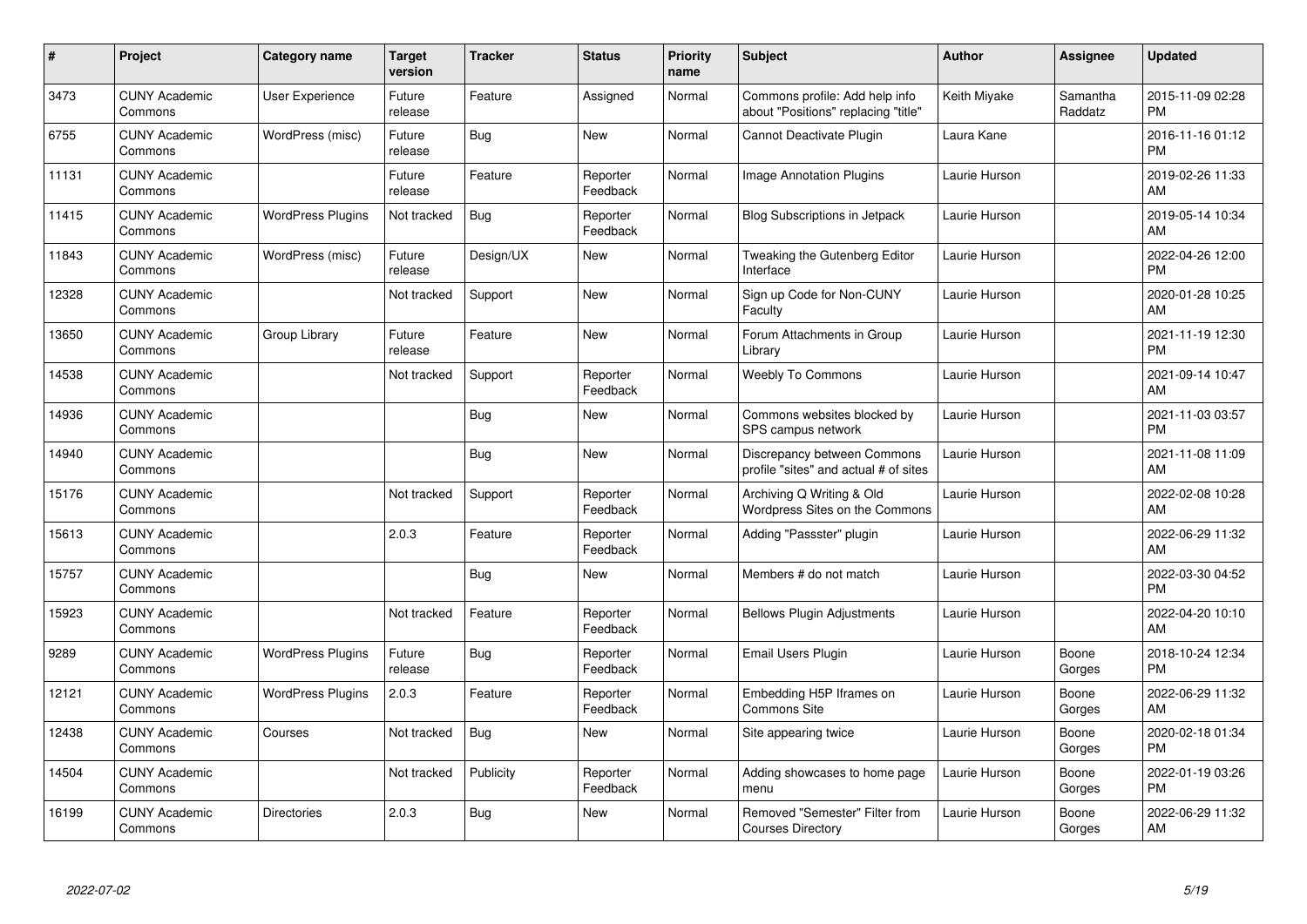| #     | Project                         | <b>Category name</b>     | <b>Target</b><br>version | <b>Tracker</b> | <b>Status</b>        | Priority<br>name | <b>Subject</b>                                                                             | Author        | <b>Assignee</b>  | <b>Updated</b>                |
|-------|---------------------------------|--------------------------|--------------------------|----------------|----------------------|------------------|--------------------------------------------------------------------------------------------|---------------|------------------|-------------------------------|
| 11879 | <b>CUNY Academic</b><br>Commons |                          | Not tracked              | Bug            | <b>New</b>           | Normal           | Hypothesis comments appearing<br>on multiple, different pdfs across<br>blogs               | Laurie Hurson | Laurie Hurson    | 2019-09-19 02:39<br><b>PM</b> |
| 12446 | <b>CUNY Academic</b><br>Commons | Groups (misc)            | Future<br>release        | Feature        | Reporter<br>Feedback | Normal           | Toggle default site to group forum<br>posting                                              | Laurie Hurson | Laurie Hurson    | 2020-03-10 11:57<br>AM        |
| 14475 | <b>CUNY Academic</b><br>Commons |                          | Not tracked              | Publicity      | New                  | Normal           | OER Showcase Page                                                                          | Laurie Hurson | Laurie Hurson    | 2021-09-14 10:46<br>AM        |
| 12484 | <b>CUNY Academic</b><br>Commons |                          | Not tracked              | Support        | Reporter<br>Feedback | Normal           | Sign up Code for COIL Course<br>starting in March                                          | Laurie Hurson | Matt Gold        | 2020-03-02 02:26<br><b>PM</b> |
| 14787 | <b>CUNY Academic</b><br>Commons | Plugin Packages          | Future<br>release        | Feature        | New                  | Normal           | Creating a "Design" plugin<br>package                                                      | Laurie Hurson | scott voth       | 2022-04-27 04:56<br><b>PM</b> |
| 11789 | <b>CUNY Academic</b><br>Commons | Courses                  | Future<br>release        | Feature        | New                  | Normal           | Ability to remove item from<br>Courses list                                                | Laurie Hurson | Sonja Leix       | 2019-09-24 12:28<br><b>PM</b> |
| 9060  | <b>CUNY Academic</b><br>Commons | Commons In A Box         | Not tracked              | Bug            | Hold                 | Normal           | Problems with CBox image library<br>/ upload                                               | Lisa Rhody    | Raymond<br>Hoh   | 2018-01-10 03:26<br><b>PM</b> |
| 2325  | <b>CUNY Academic</b><br>Commons | BuddyPress (misc)        | Future<br>release        | Feature        | Assigned             | Low              | Profile should have separate fields<br>for first/last names                                | local admin   | Boone<br>Gorges  | 2015-11-09 06:09<br><b>PM</b> |
| 2610  | <b>CUNY Academic</b><br>Commons | Group Invitations        | Future<br>release        | Feature        | Assigned             | Low              | Request: Custom invitation<br>message to group invites                                     | local admin   | Boone<br>Gorges  | 2015-11-09 06:13<br><b>PM</b> |
| 2175  | <b>CUNY Academic</b><br>Commons | WordPress (misc)         | Not tracked              | Support        | Assigned             | Normal           | Subscibe 2 vs. Jetpack<br>subscription options                                             | local admin   | Matt Gold        | 2016-01-26 04:58<br><b>PM</b> |
| 2612  | <b>CUNY Academic</b><br>Commons |                          | Not tracked              | Publicity      | Assigned             | Normal           | Pinterest site for the Commons                                                             | local admin   | Sarah<br>Morgano | 2016-03-04 11:19<br>AM        |
| 6356  | <b>CUNY Academic</b><br>Commons | <b>WordPress Plugins</b> | Future<br>release        | Bug            | Reporter<br>Feedback | Low              | Should Subscribe2 be<br>deprecated?                                                        | Luke Waltzer  |                  | 2017-03-20 12:20<br><b>PM</b> |
| 6389  | <b>CUNY Academic</b><br>Commons | <b>BuddyPress Docs</b>   | Future<br>release        | Feature        | New                  | Low              | Make Discussion Area Visible<br>When Editing a Doc                                         | Luke Waltzer  | Boone<br>Gorges  | 2016-10-21 04:16<br><b>PM</b> |
| 7981  | <b>CUNY Academic</b><br>Commons | Social Paper             | Future<br>release        | <b>Bug</b>     | New                  | Normal           | Social Paper comments should<br>not go to spam                                             | Luke Waltzer  | Boone<br>Gorges  | 2018-04-16 03:52<br><b>PM</b> |
| 8835  | <b>CUNY Academic</b><br>Commons | Blogs (BuddyPress)       | Future<br>release        | Feature        | New                  | Normal           | Extend cuny is shortlinks to sites                                                         | Luke Waltzer  | Boone<br>Gorges  | 2022-04-26 11:59<br>AM        |
| 9211  | <b>CUNY Academic</b><br>Commons | <b>WordPress Plugins</b> | Future<br>release        | Support        | Reporter<br>Feedback | Normal           | Auto-Role Setting in Forum Plugin<br><b>Causing Some Confusion</b>                         | Luke Waltzer  | Boone<br>Gorges  | 2018-03-13 11:44<br>AM        |
| 9895  | <b>CUNY Academic</b><br>Commons | Onboarding               | Future<br>release        | Feature        | Assigned             | Normal           | Add "Accept Invitation"<br>link/button/function to Group<br>and/or Site invitation emails? | Luke Waltzer  | Boone<br>Gorges  | 2018-06-07 12:42<br><b>PM</b> |
| 5268  | <b>CUNY Academic</b><br>Commons | Group Forums             | Future<br>release        | <b>Bug</b>     | Assigned             | Normal           | Long-time to post to multiple<br>groups                                                    | Luke Waltzer  | Daniel Jones     | 2016-09-07 06:31<br><b>PM</b> |
| 6078  | <b>CUNY Academic</b><br>Commons | Blogs (BuddyPress)       | Future<br>release        | Feature        | New                  | Normal           | <b>Explore Adding Network Blog</b><br>Metadata Plugin                                      | Luke Waltzer  | Luke Waltzer     | 2016-10-11 10:29<br><b>PM</b> |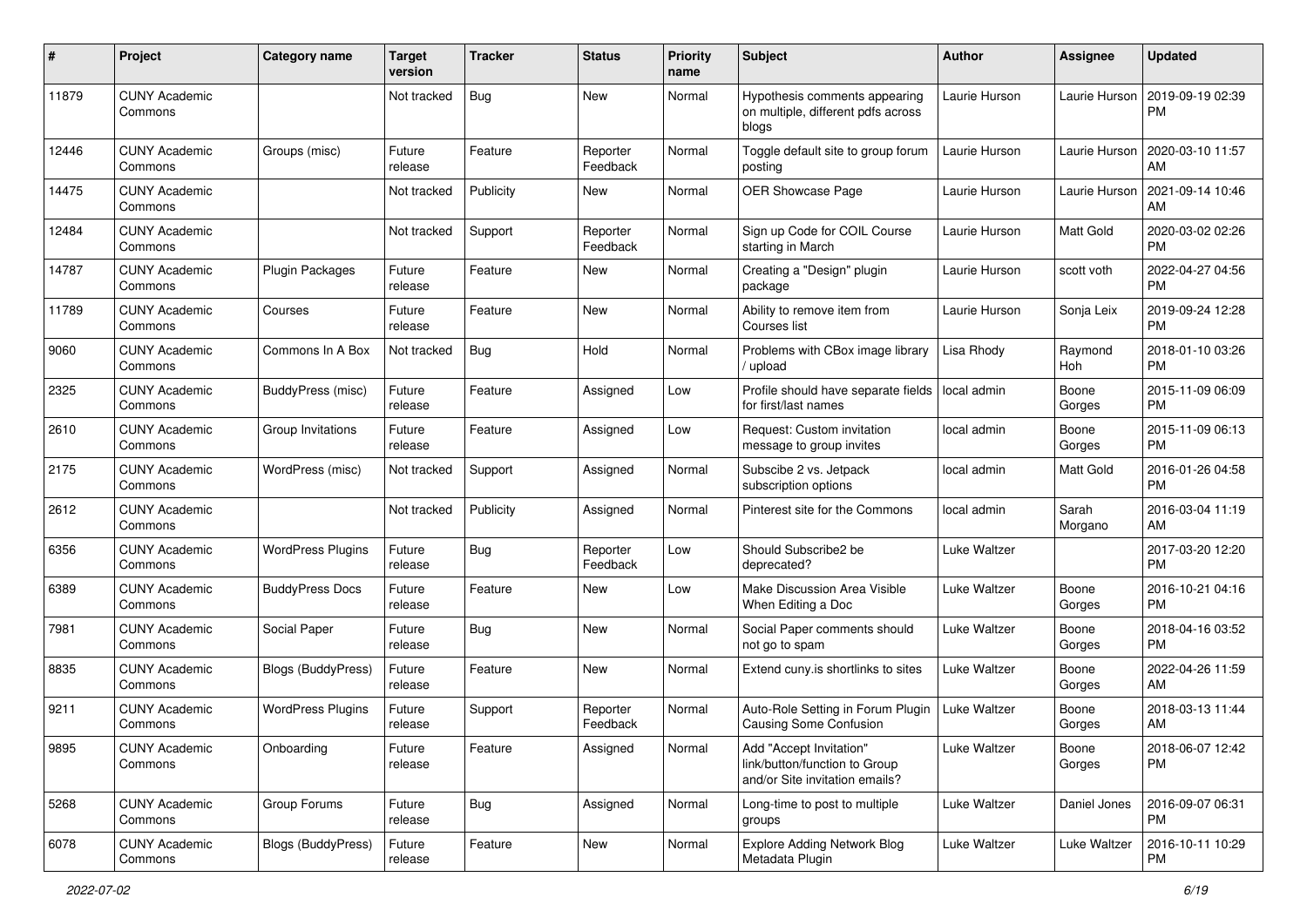| #     | Project                         | <b>Category name</b>       | <b>Target</b><br>version | <b>Tracker</b> | <b>Status</b>        | Priority<br>name | <b>Subject</b>                                         | <b>Author</b>   | Assignee            | <b>Updated</b>                |
|-------|---------------------------------|----------------------------|--------------------------|----------------|----------------------|------------------|--------------------------------------------------------|-----------------|---------------------|-------------------------------|
| 6392  | <b>CUNY Academic</b><br>Commons | Group Forums               | Future<br>release        | Design/UX      | Assigned             | Low              | Composition/Preview Panes in<br>Forum Posts            | Luke Waltzer    | Paige Dupont        | 2016-10-21 04:26<br><b>PM</b> |
| 7624  | <b>CUNY Academic</b><br>Commons | BuddyPress (misc)          | Future<br>release        | Design/UX      | New                  | Normal           | <b>BP Notifications</b>                                | Luke Waltzer    | Paige Dupont        | 2017-02-08 10:43<br><b>PM</b> |
| 6644  | <b>CUNY Academic</b><br>Commons |                            | Not tracked              | Bug            | Reporter<br>Feedback | High             | White Screen at Login Pge                              | Luke Waltzer    | Raymond<br>Hoh      | 2016-11-21 10:34<br><b>PM</b> |
| 7928  | <b>CUNY Academic</b><br>Commons | Group Forums               | Not tracked              | <b>Bug</b>     | New                  | Normal           | Duplicate Forum post                                   | Luke Waltzer    | Raymond<br>Hoh      | 2017-04-11 09:27<br><b>PM</b> |
| 13430 | <b>CUNY Academic</b><br>Commons | Reply By Email             | Not tracked              | <b>Bug</b>     | <b>New</b>           | Normal           | Delay in RBE                                           | Luke Waltzer    | Raymond<br>Hoh      | 2020-10-13 11:16<br>AM        |
| 5225  | <b>CUNY Academic</b><br>Commons | Registration               | Future<br>release        | Feature        | Assigned             | Normal           | On-boarding Issues                                     | Luke Waltzer    | Samantha<br>Raddatz | 2016-02-12 02:58<br><b>PM</b> |
| 5317  | <b>CUNY Academic</b><br>Commons | Group Blogs                | Not tracked              | Bug            | Reporter<br>Feedback | Normal           | Notifications of New Post Didn't<br>Come               | Luke Waltzer    | Samantha<br>Raddatz | 2016-03-21 10:41<br><b>PM</b> |
| 8078  | <b>CUNY Academic</b><br>Commons | <b>WordPress Plugins</b>   | Future<br>release        | System Upgrade | Assigned             | Normal           | <b>CommentPress Updates</b>                            | Margaret Galvan | Christian<br>Wach   | 2017-05-08 03:49<br><b>PM</b> |
| 7828  | <b>CUNY Academic</b><br>Commons |                            | Not tracked              | Feature        | Assigned             | Normal           | Theme Assessment 2017                                  | Margaret Galvan | Margaret<br>Galvan  | 2017-05-02 10:41<br><b>PM</b> |
| 8211  | <b>CUNY Academic</b><br>Commons | <b>WordPress Themes</b>    | Future<br>release        | Feature        | <b>New</b>           | Normal           | Theme Suggestions: Material<br>Design-Inspired Themes  | Margaret Galvan | Margaret<br>Galvan  | 2017-08-07 02:48<br>PM        |
| 5199  | <b>CUNY Academic</b><br>Commons | Social Paper               | Future<br>release        | Feature        | New                  | Normal           | add tables to the SP editor                            | Marilyn Weber   |                     | 2016-10-24 11:27<br>AM        |
| 5205  | <b>CUNY Academic</b><br>Commons | Social Paper               | Future<br>release        | Feature        | <b>New</b>           | Normal           | Social Paper folders                                   | Marilyn Weber   |                     | 2016-02-11 10:24<br><b>PM</b> |
| 5992  | <b>CUNY Academic</b><br>Commons | <b>Email Notifications</b> | Future<br>release        | Feature        | New                  | Normal           | Changing the From line of<br>autogenerated blog emails | Marilyn Weber   |                     | 2018-09-27 05:19<br><b>PM</b> |
| 10273 | <b>CUNY Academic</b><br>Commons | Registration               | Not tracked              | Support        | Reporter<br>Feedback | Normal           | users combining CF and campus<br>address               | Marilyn Weber   |                     | 2019-09-18 10:58<br>AM.       |
| 10657 | <b>CUNY Academic</b><br>Commons |                            | Not tracked              | Support        | Reporter<br>Feedback | Normal           | child theme problems                                   | Marilyn Weber   |                     | 2018-11-08 01:19<br><b>PM</b> |
| 11509 | <b>CUNY Academic</b><br>Commons |                            | Not tracked              | Support        | Reporter<br>Feedback | Normal           | deleted Page causing a Menu<br>problem?                | Marilyn Weber   |                     | 2019-06-04 09:54<br>AM        |
| 11519 | <b>CUNY Academic</b><br>Commons |                            | Not tracked              | Support        | Assigned             | Normal           | comment option not appearing                           | Marilyn Weber   |                     | 2019-09-24 10:28<br>AM        |
| 11771 | <b>CUNY Academic</b><br>Commons |                            | Not tracked              | Support        | Reporter<br>Feedback | Normal           | post displays in sections                              | Marilyn Weber   |                     | 2019-08-20 10:34<br>AM        |
| 11787 | <b>CUNY Academic</b><br>Commons |                            | Not tracked              | Support        | Reporter<br>Feedback | Normal           | automated comments notifications<br>on ZenDesk         | Marilyn Weber   |                     | 2019-08-26 06:18<br>PM        |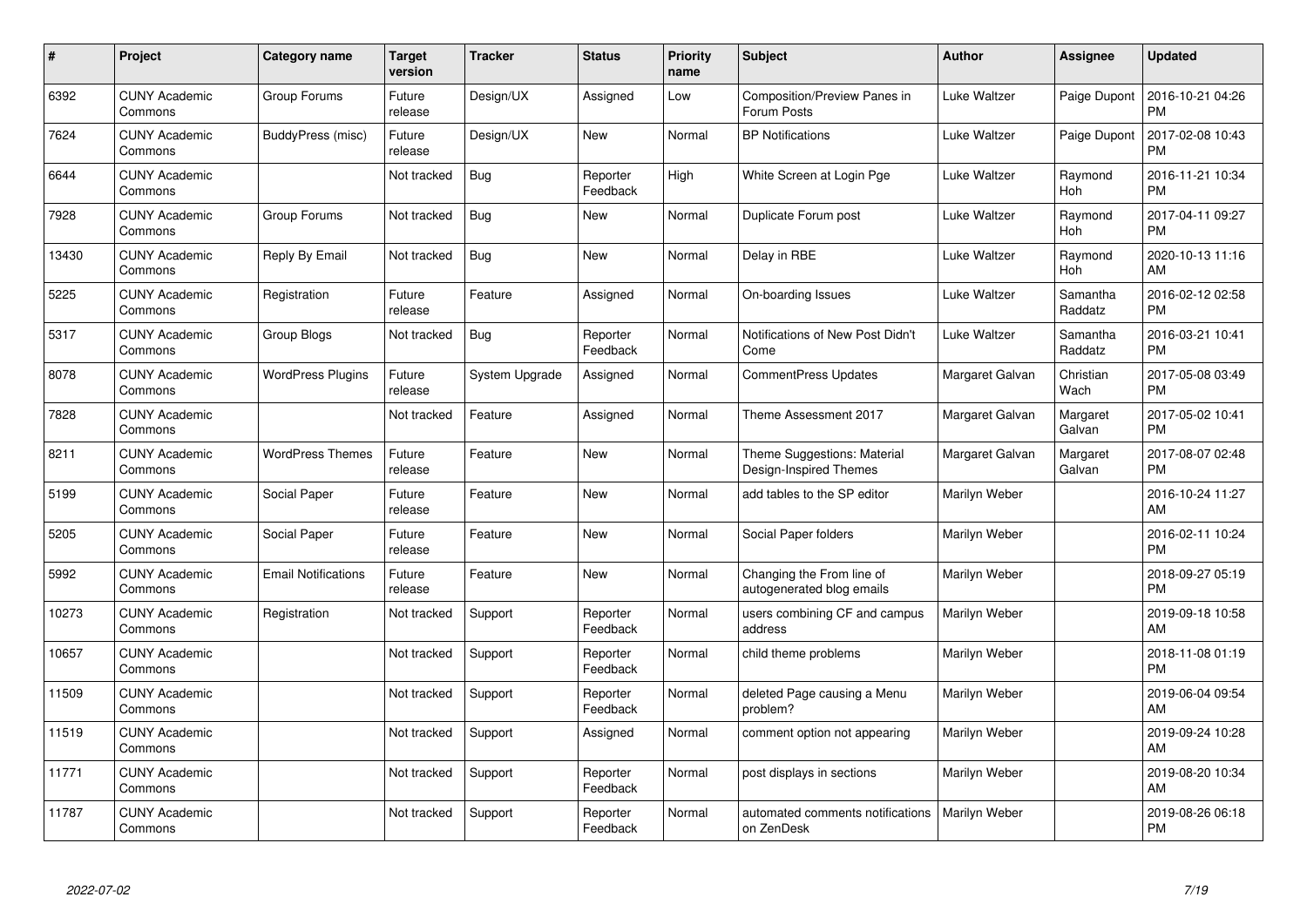| $\vert$ # | <b>Project</b>                  | Category name             | <b>Target</b><br>version | <b>Tracker</b> | <b>Status</b>        | <b>Priority</b><br>name | <b>Subject</b>                                                                                | <b>Author</b> | Assignee | <b>Updated</b>                |
|-----------|---------------------------------|---------------------------|--------------------------|----------------|----------------------|-------------------------|-----------------------------------------------------------------------------------------------|---------------|----------|-------------------------------|
| 11848     | <b>CUNY Academic</b><br>Commons |                           | Not tracked              | Support        | Hold                 | Normal                  | a Dean of Faculty wants to share<br>a large file                                              | Marilyn Weber |          | 2019-09-24 08:44<br>AM        |
| 12350     | <b>CUNY Academic</b><br>Commons | <b>Blogs (BuddyPress)</b> | Not tracked              | Support        | Reporter<br>Feedback | Normal                  | URL creation problem                                                                          | Marilyn Weber |          | 2020-02-03 11:27<br>AM        |
| 12352     | <b>CUNY Academic</b><br>Commons |                           | Not tracked              | Support        | <b>New</b>           | Normal                  | "posts list" page builder block<br>option                                                     | Marilyn Weber |          | 2020-02-03 01:29<br><b>PM</b> |
| 12360     | <b>CUNY Academic</b><br>Commons | <b>WordPress Themes</b>   | Not tracked              | Bug            | Reporter<br>Feedback | Normal                  | site just says "DANTE We are<br>currently in maintenance mode,<br>please check back shortly." | Marilyn Weber |          | 2020-02-04 12:13<br><b>PM</b> |
| 13034     | <b>CUNY Academic</b><br>Commons |                           | Not tracked              | Support        | Reporter<br>Feedback | Normal                  | a site is asking people to join the<br>Commons to get a download                              | Marilyn Weber |          | 2020-07-12 07:23<br>AM        |
| 13255     | <b>CUNY Academic</b><br>Commons |                           | Not tracked              | Support        | Reporter<br>Feedback | Normal                  | Accessibility problems                                                                        | Marilyn Weber |          | 2020-09-01 05:48<br><b>PM</b> |
| 13912     | <b>CUNY Academic</b><br>Commons |                           | Not tracked              | Feature        | Hold                 | Low                     | posting "missed schedule"                                                                     | Marilyn Weber |          | 2021-02-23 10:46<br>AM        |
| 13975     | <b>CUNY Academic</b><br>Commons | Social Paper              | Not tracked              | Support        | Reporter<br>Feedback | Normal                  | can't approve comments on Social<br>Paper paper                                               | Marilyn Weber |          | 2021-02-12 09:33<br>AM        |
| 14074     | <b>CUNY Academic</b><br>Commons | WordPress (misc)          | Not tracked              | Support        | Reporter<br>Feedback | Normal                  | page password protection problem   Marilyn Weber                                              |               |          | 2021-03-02 11:03<br>AM        |
| 14398     | <b>CUNY Academic</b><br>Commons |                           | Not tracked              | Support        | Reporter<br>Feedback | Normal                  | Events plug-in notification problem                                                           | Marilyn Weber |          | 2021-05-11 11:21<br>AM        |
| 14784     | <b>CUNY Academic</b><br>Commons |                           |                          | Support        | Reporter<br>Feedback | Normal                  | User report of logo problem when<br>using Customizer theme                                    | Marilyn Weber |          | 2021-09-17 10:25<br>AM        |
| 14900     | <b>CUNY Academic</b><br>Commons |                           | Not tracked              | Support        | Reporter<br>Feedback | Normal                  | previous theme?                                                                               | Marilyn Weber |          | 2021-10-25 10:31<br>AM        |
| 14911     | <b>CUNY Academic</b><br>Commons | <b>WordPress Themes</b>   | Not tracked              | Support        | <b>New</b>           | Normal                  | Twentytwentyone theme                                                                         | Marilyn Weber |          | 2021-10-28 10:37<br>AM        |
| 15045     | <b>CUNY Academic</b><br>Commons |                           |                          | Support        | New                  | Normal                  | no result for KCeL in the search<br>box on the commons                                        | Marilyn Weber |          | 2021-12-10 11:29<br>AM        |
| 15169     | <b>CUNY Academic</b><br>Commons |                           | 2.0.3                    | Support        | Reporter<br>Feedback | Normal                  | new Prelude website zipfiles for<br>custom theme and other files.                             | Marilyn Weber |          | 2022-06-29 11:32<br>AM        |
| 15260     | <b>CUNY Academic</b><br>Commons |                           |                          | Support        | Reporter<br>Feedback | Normal                  | Diacritical markings   European<br><b>Stages</b>                                              | Marilyn Weber |          | 2022-02-04 08:16<br>AM        |
| 15370     | <b>CUNY Academic</b><br>Commons |                           |                          | Support        | Reporter<br>Feedback | Normal                  | All-in-One Event Calendar?                                                                    | Marilyn Weber |          | 2022-02-17 11:03<br>AM        |
| 15565     | <b>CUNY Academic</b><br>Commons |                           |                          | Support        | <b>New</b>           | Normal                  | Events - send updates to an email<br>listserv                                                 | Marilyn Weber |          | 2022-03-10 01:06<br><b>PM</b> |
| 15655     | <b>CUNY Academic</b><br>Commons |                           | 2.0.3                    | Support        | Reporter<br>Feedback | Normal                  | Event Aggregator plugin?                                                                      | Marilyn Weber |          | 2022-06-29 11:32<br>AM        |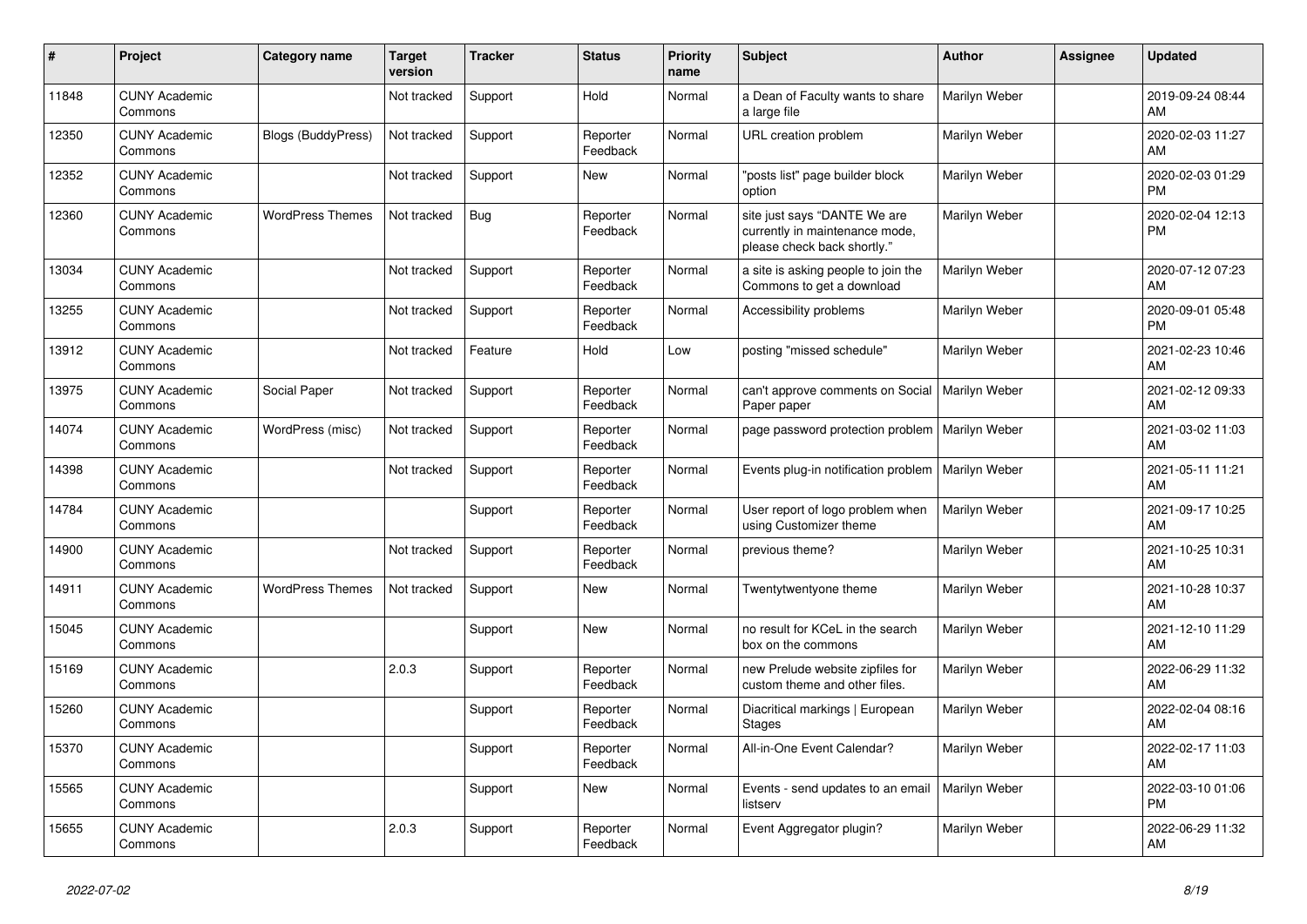| #     | Project                         | Category name              | <b>Target</b><br>version | <b>Tracker</b> | <b>Status</b>        | Priority<br>name | <b>Subject</b>                                                                                                                                        | <b>Author</b> | Assignee            | <b>Updated</b>                |
|-------|---------------------------------|----------------------------|--------------------------|----------------|----------------------|------------------|-------------------------------------------------------------------------------------------------------------------------------------------------------|---------------|---------------------|-------------------------------|
| 15685 | <b>CUNY Academic</b><br>Commons |                            |                          | Support        | New                  | High             | problem with chrome?                                                                                                                                  | Marilyn Weber |                     | 2022-04-25 03:40<br><b>PM</b> |
| 15816 | <b>CUNY Academic</b><br>Commons |                            | Not tracked              | Support        | New                  | Normal           | slow loading at SPS                                                                                                                                   | Marilyn Weber |                     | 2022-04-05 01:26<br>PM.       |
| 16099 | <b>CUNY Academic</b><br>Commons |                            |                          | Support        | Reporter<br>Feedback | Normal           | request for Newsletter Glue                                                                                                                           | Marilyn Weber |                     | 2022-05-13 12:14<br><b>PM</b> |
| 5052  | <b>CUNY Academic</b><br>Commons | Social Paper               | Future<br>release        | Feature        | New                  | Low              | Sentence by sentence or line by<br>line comments (SP suggestion #3)                                                                                   | Marilyn Weber | Boone<br>Gorges     | 2016-02-11 10:24<br><b>PM</b> |
| 9207  | <b>CUNY Academic</b><br>Commons |                            | Future<br>release        | Support        | Reporter<br>Feedback | Normal           | display dashboards made in<br>Tableau?                                                                                                                | Marilyn Weber | Boone<br>Gorges     | 2018-04-10 10:42<br>AM        |
| 9835  | <b>CUNY Academic</b><br>Commons | Group Forums               | Future<br>release        | <b>Bug</b>     | Assigned             | Normal           | add a "like" function?                                                                                                                                | Marilyn Weber | <b>Erik Trainer</b> | 2018-06-05 01:49<br><b>PM</b> |
| 12382 | <b>CUNY Academic</b><br>Commons | Membership                 | Not tracked              | Support        | <b>New</b>           | Normal           | Email request change                                                                                                                                  | Marilyn Weber | Marilyn<br>Weber    | 2020-02-06 12:56<br><b>PM</b> |
| 8607  | <b>CUNY Academic</b><br>Commons |                            | Not tracked              | Support        | <b>New</b>           | Normal           | Paypal?                                                                                                                                               | Marilyn Weber | Matt Gold           | 2018-05-15 01:37<br><b>PM</b> |
| 5282  | <b>CUNY Academic</b><br>Commons | Social Paper               | Future<br>release        | Bug            | New                  | Normal           | Replying via email directs to paper<br>but not individual comment.                                                                                    | Marilyn Weber | Raymond<br>Hoh      | 2016-03-02 01:48<br>PM        |
| 11149 | <b>CUNY Academic</b><br>Commons |                            | Not tracked              | Support        | Reporter<br>Feedback | Normal           | comments getting blocked                                                                                                                              | Marilyn Weber | Raymond<br>Hoh      | 2019-03-26 11:40<br>AM        |
| 11971 | <b>CUNY Academic</b><br>Commons | <b>Email Notifications</b> | Future<br>release        | Bug            | Reporter<br>Feedback | Low              | Pictures obscured in emailed post<br>notifications                                                                                                    | Marilyn Weber | Raymond<br>Hoh      | 2019-11-21 01:14<br><b>PM</b> |
| 12741 | <b>CUNY Academic</b><br>Commons | <b>WordPress Plugins</b>   | Not tracked              | Support        | Reporter<br>Feedback | Normal           | <b>Tableau Public Viz Block</b>                                                                                                                       | Marilyn Weber | Raymond<br>Hoh      | 2020-05-12 11:00<br><b>AM</b> |
| 13286 | <b>CUNY Academic</b><br>Commons |                            | Not tracked              | Support        | <b>New</b>           | Normal           | problem connecting with<br>WordPress app                                                                                                              | Marilyn Weber | Raymond<br>Hoh      | 2020-09-08 11:16<br><b>AM</b> |
| 13328 | <b>CUNY Academic</b><br>Commons | Group Forums               | Not tracked              | Bug            | Reporter<br>Feedback | Normal           | cross-posting in two related<br>groups                                                                                                                | Marilyn Weber | Raymond<br>Hoh      | 2020-09-15 10:39<br><b>PM</b> |
| 16110 | <b>CUNY Academic</b><br>Commons |                            |                          | Support        | Reporter<br>Feedback | Normal           | remove Creative Commons<br>license from pages?                                                                                                        | Marilyn Weber | Raymond<br>Hoh      | 2022-05-17 06:11<br><b>PM</b> |
| 5050  | <b>CUNY Academic</b><br>Commons | Social Paper               | Future<br>release        | Feature        | <b>New</b>           | Low              | Making comments visible in SP<br>editing mode (SP suggestion #1)                                                                                      | Marilyn Weber | Samantha<br>Raddatz | 2019-09-17 11:10<br><b>PM</b> |
| 5053  | <b>CUNY Academic</b><br>Commons | Social Paper               | Future<br>release        | Feature        | New                  | Low              | Scrollable menu to add readers<br>(SP suggestion #4)                                                                                                  | Marilyn Weber | Samantha<br>Raddatz | 2016-04-21 05:21<br>PM        |
| 5058  | <b>CUNY Academic</b><br>Commons | Social Paper               | Future<br>release        | Feature        | New                  | Low              | Can there be a clearer signal that<br>even when comments have<br>already been made you add<br>comments by clicking on the side?<br>(SP suggestion #5) | Marilyn Weber | Samantha<br>Raddatz | 2016-02-11 10:24<br><b>PM</b> |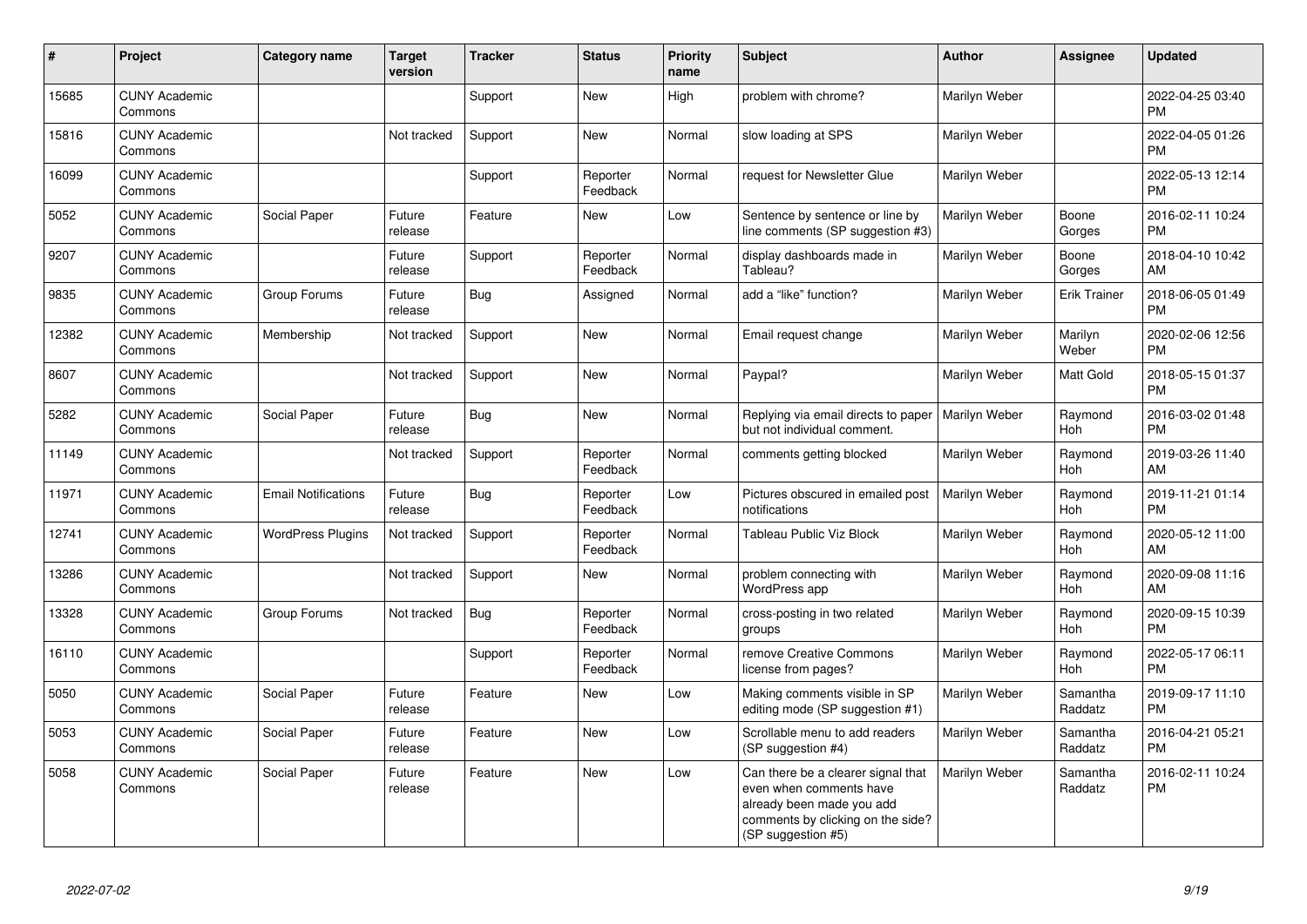| $\pmb{\#}$ | <b>Project</b>                  | Category name            | <b>Target</b><br>version | <b>Tracker</b> | <b>Status</b>        | <b>Priority</b><br>name | <b>Subject</b>                                                       | <b>Author</b>      | Assignee            | <b>Updated</b>                |
|------------|---------------------------------|--------------------------|--------------------------|----------------|----------------------|-------------------------|----------------------------------------------------------------------|--------------------|---------------------|-------------------------------|
| 5397       | <b>CUNY Academic</b><br>Commons | Social Paper             | Future<br>release        | Feature        | New                  | Normal                  | frustrating to have to<br>enable/disable in SP                       | Marilyn Weber      | Samantha<br>Raddatz | 2016-04-20 03:39<br><b>PM</b> |
| 2576       | <b>NYCDH Community</b><br>Site  |                          |                          | Bug            | Hold                 | Low                     | Test Next Button in Javascript<br><b>Tutorial Under Activities</b>   | <b>Mark Newton</b> | Alex Gil            | 2013-05-18 02:55<br><b>PM</b> |
| 2577       | <b>NYCDH Community</b><br>Site  |                          |                          | Feature        | Assigned             | Low                     | Investigate Potential to Add Links<br>to the Forum                   | Mark Newton        | Alex Gil            | 2013-05-16 09:40<br><b>PM</b> |
| 2573       | <b>NYCDH Community</b><br>Site  |                          |                          | Feature        | Reporter<br>Feedback | Normal                  | Add dh nyc twitter list feed to site                                 | <b>Mark Newton</b> | Matt Gold           | 2013-05-16 11:42<br><b>PM</b> |
| 2571       | <b>NYCDH Community</b><br>Site  |                          |                          | Feature        | Assigned             | Normal                  | Add Google custom search box to<br>homepage                          | <b>Mark Newton</b> | Raymond<br>Hoh      | 2013-05-18 07:49<br><b>PM</b> |
| 2574       | <b>NYCDH Community</b><br>Site  |                          |                          | Feature        | Assigned             | Normal                  | Add Way to Upload Files to<br>Groups                                 | Mark Newton        | Raymond<br>Hoh      | 2013-05-18 07:46<br><b>PM</b> |
| 10769      | <b>CUNY Academic</b><br>Commons | <b>WordPress Themes</b>  | Not tracked              | Bug            | Reporter<br>Feedback | Normal                  | 2011 Theme Sidebar                                                   | Mark Webb          |                     | 2018-12-04 04:09<br><b>PM</b> |
| 11120      | <b>CUNY Academic</b><br>Commons | <b>WordPress Plugins</b> | Not tracked              | <b>Bug</b>     | Reporter<br>Feedback | Normal                  | Events Manager Events Not<br>Showing Up                              | Mark Webb          |                     | 2019-02-27 04:10<br><b>PM</b> |
| 10678      | <b>CUNY Academic</b><br>Commons |                          | Not tracked              | Bug            | Reporter<br>Feedback | High                    | Newsletter Plugin Not Sending<br><b>Out Newsletters</b>              | Mark Webb          | Boone<br>Gorges     | 2019-09-16 09:38<br><b>PM</b> |
| 10262      | <b>CUNY Academic</b><br>Commons |                          | Not tracked              | Bug            | Reporter<br>Feedback | Normal                  | Newsletter Plugin: Broken Image<br>at Bottom of All Newsletters      | Mark Webb          | Raymond<br>Hoh      | 2018-08-30 05:17<br><b>PM</b> |
| 364        | <b>CUNY Academic</b><br>Commons | <b>WordPress Plugins</b> | Future<br>release        | Feature        | <b>New</b>           | Normal                  | <b>Bulletin Board</b>                                                | Matt Gold          |                     | 2015-01-05 08:50<br><b>PM</b> |
| 287        | <b>CUNY Academic</b><br>Commons | WordPress (misc)         | Future<br>release        | Feature        | Assigned             | Normal                  | Create troubleshooting tool for<br>account sign-up                   | <b>Matt Gold</b>   | Boone<br>Gorges     | 2015-11-09 06:17<br><b>PM</b> |
| 377        | <b>CUNY Academic</b><br>Commons | BuddyPress (misc)        | Future<br>release        | Feature        | Assigned             | Normal                  | Like buttons                                                         | Matt Gold          | Boone<br>Gorges     | 2010-11-16 05:13<br><b>PM</b> |
| 435        | <b>CUNY Academic</b><br>Commons | BuddyPress (misc)        | Future<br>release        | Feature        | Assigned             | Normal                  | Include Avatar Images in Forum<br><b>Post Notification Emails</b>    | <b>Matt Gold</b>   | Boone<br>Gorges     | 2010-12-08 12:40<br><b>PM</b> |
| 500        | <b>CUNY Academic</b><br>Commons | BuddyPress (misc)        | Future<br>release        | Feature        | Assigned             | Normal                  | <b>Export Group Data</b>                                             | <b>Matt Gold</b>   | Boone<br>Gorges     | 2010-12-19 12:09<br><b>PM</b> |
| 554        | <b>CUNY Academic</b><br>Commons | BuddyPress (misc)        | Future<br>release        | Feature        | Assigned             | Normal                  | Add Trackback notifications to<br>site-wide activity feed            | <b>Matt Gold</b>   | Boone<br>Gorges     | 2015-11-09 06:19<br><b>PM</b> |
| 599        | <b>CUNY Academic</b><br>Commons | BuddyPress (misc)        | Future<br>release        | Feature        | Assigned             | Normal                  | Consider adding rating plugins for<br><b>BuddyPress/BBPress</b>      | <b>Matt Gold</b>   | Boone<br>Gorges     | 2011-08-22 06:50<br><b>PM</b> |
| 635        | <b>CUNY Academic</b><br>Commons | <b>BuddyPress (misc)</b> | Future<br>release        | Feature        | Assigned             | Normal                  | Big Blue Button -<br>Videoconferencing in Groups and<br><b>Blogs</b> | <b>Matt Gold</b>   | Boone<br>Gorges     | 2011-03-14 03:24<br><b>PM</b> |
| 658        | <b>CUNY Academic</b><br>Commons | <b>WordPress Plugins</b> | Future<br>release        | Feature        | Assigned             | Normal                  | Rebulid Sitewide Tag Suggestion                                      | <b>Matt Gold</b>   | Boone<br>Gorges     | 2015-01-05 08:47<br><b>PM</b> |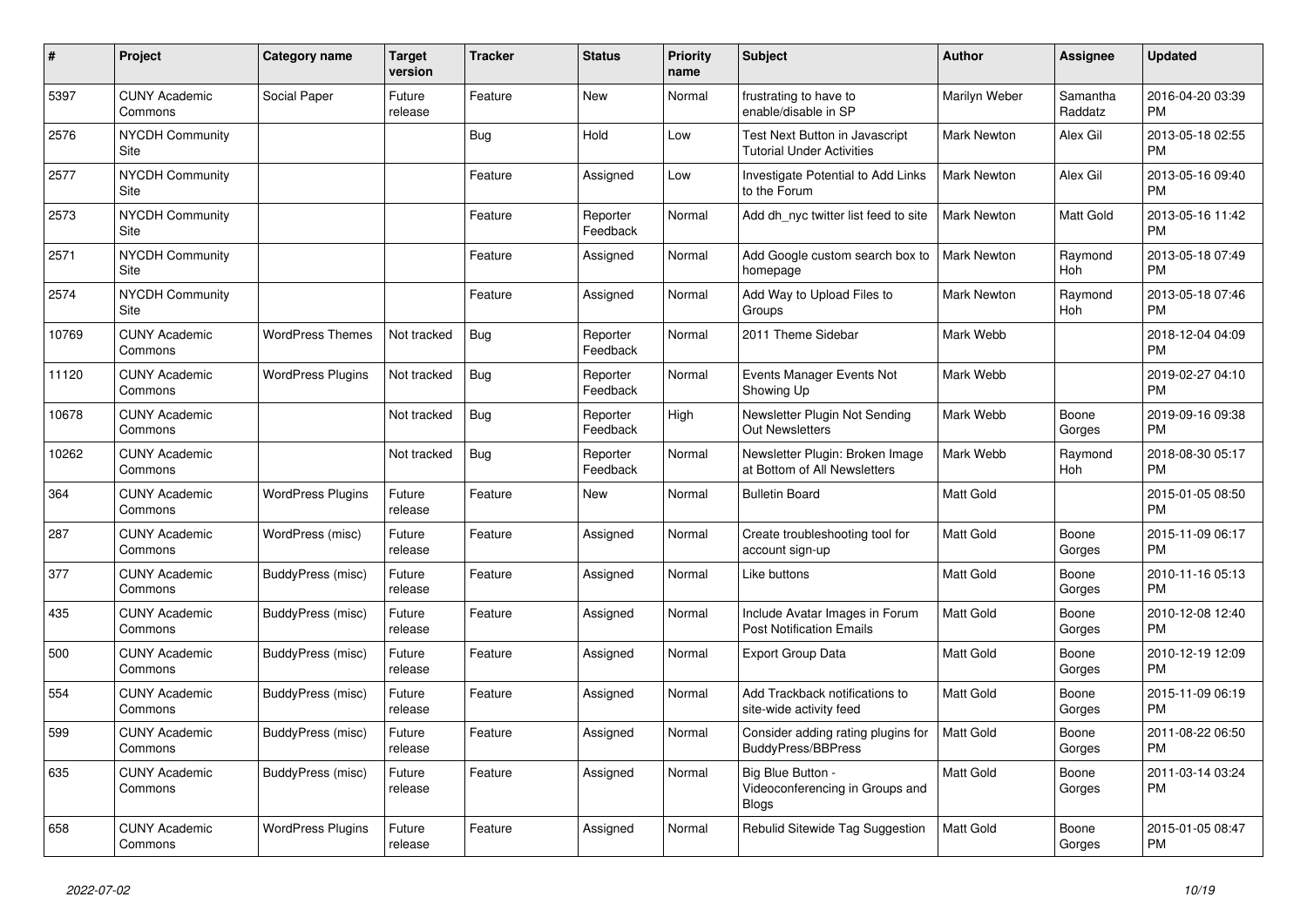| #    | <b>Project</b>                  | <b>Category name</b>     | Target<br>version | <b>Tracker</b> | <b>Status</b>        | <b>Priority</b><br>name | <b>Subject</b>                                                        | <b>Author</b>    | Assignee        | <b>Updated</b>                |
|------|---------------------------------|--------------------------|-------------------|----------------|----------------------|-------------------------|-----------------------------------------------------------------------|------------------|-----------------|-------------------------------|
| 1562 | <b>CUNY Academic</b><br>Commons | <b>WordPress Plugins</b> | Future<br>release | Feature        | Assigned             | Low                     | Play with NYT Collaborative<br><b>Authoring Tool</b>                  | Matt Gold        | Boone<br>Gorges | 2015-01-05 08:47<br><b>PM</b> |
| 2013 | <b>CUNY Academic</b><br>Commons | <b>Public Portfolio</b>  | Future<br>release | Feature        | Assigned             | Low                     | Have Profile Privacy Options show<br>up only for filled-in fields     | Matt Gold        | Boone<br>Gorges | 2015-11-09 06:09<br>PM.       |
| 2223 | <b>CUNY Academic</b><br>Commons | <b>WordPress Plugins</b> | Future<br>release | Feature        | Assigned             | Low                     | Add Participad to the CUNY<br><b>Academic Commons</b>                 | Matt Gold        | Boone<br>Gorges | 2014-09-17 10:03<br><b>PM</b> |
| 2523 | <b>CUNY Academic</b><br>Commons | <b>BuddyPress Docs</b>   | Future<br>release | Feature        | Assigned             | Normal                  | Allow Users to Upload Images to<br><b>BP</b> Docs                     | <b>Matt Gold</b> | Boone<br>Gorges | 2015-11-09 06:14<br><b>PM</b> |
| 2618 | <b>NYCDH Community</b><br>Site  |                          |                   | Bug            | Assigned             | Low                     | Mark blogs as spam when created<br>by users marked as spam            | <b>Matt Gold</b> | Boone<br>Gorges | 2013-06-09 11:38<br><b>PM</b> |
| 3042 | <b>CUNY Academic</b><br>Commons | <b>Public Portfolio</b>  | Future<br>release | Feature        | Assigned             | Normal                  | Browsing member interests                                             | Matt Gold        | Boone<br>Gorges | 2015-03-21 09:04<br><b>PM</b> |
| 3080 | <b>CUNY Academic</b><br>Commons | <b>Group Files</b>       | Future<br>release | Feature        | Assigned             | Low                     | Create a system to keep track of<br>file changes                      | <b>Matt Gold</b> | Boone<br>Gorges | 2014-02-26 10:04<br><b>PM</b> |
| 3220 | <b>CUNY Academic</b><br>Commons | <b>Public Portfolio</b>  | Future<br>release | Feature        | Assigned             | Normal                  | Add indent/outdent option to<br>Formatting Buttons on Profile<br>Page | <b>Matt Gold</b> | Boone<br>Gorges | 2014-05-21 10:39<br>PM        |
| 3308 | <b>CUNY Academic</b><br>Commons | Group Invitations        | Future<br>release | Feature        | Assigned             | Normal                  | Allow members to rescind group<br>invitations                         | <b>Matt Gold</b> | Boone<br>Gorges | 2015-04-01 08:53<br>PM.       |
| 3419 | <b>CUNY Academic</b><br>Commons | Group Invitations        | 1.6.14            | Bug            | Testing<br>Required  | Normal                  | Neatening the display of<br>messages on group requests                | Matt Gold        | Boone<br>Gorges | 2014-09-01 09:29<br><b>PM</b> |
| 3759 | <b>CUNY Academic</b><br>Commons | WordPress (misc)         | Future<br>release | Feature        | Assigned             | Normal                  | Review Interface for Adding Users<br>to Blogs                         | Matt Gold        | Boone<br>Gorges | 2015-03-24 05:52<br><b>PM</b> |
| 3768 | <b>CUNY Academic</b><br>Commons | <b>Public Portfolio</b>  | Future<br>release | Feature        | Assigned             | Normal                  | Institutions/Past positions on<br>public portfolios                   | Matt Gold        | Boone<br>Gorges | 2018-04-23 10:44<br>AM        |
| 4053 | <b>CUNY Academic</b><br>Commons | Events                   | Future<br>release | Feature        | Assigned             | Normal                  | Create new tab for past events                                        | <b>Matt Gold</b> | Boone<br>Gorges | 2015-05-12 02:10<br><b>PM</b> |
| 4238 | <b>CUNY Academic</b><br>Commons | Events                   | Future<br>release | Feature        | Assigned             | Normal                  | Copy Events to Other Groups?                                          | Matt Gold        | Boone<br>Gorges | 2015-07-02 10:08<br>AM        |
| 4903 | <b>CUNY Academic</b><br>Commons | Events                   | Future<br>release | Design/UX      | Assigned             | Normal                  | Improving visual appearance of<br>event calendars                     | Matt Gold        | Boone<br>Gorges | 2016-10-13 11:51<br>AM        |
| 4980 | <b>CUNY Academic</b><br>Commons | Home Page                | Future<br>release | Feature        | Assigned             | Normal                  | CAC Featured Content -- Adding<br>Randomization                       | Matt Gold        | Boone<br>Gorges | 2016-12-12 03:01<br><b>PM</b> |
| 5696 | <b>CUNY Academic</b><br>Commons | Events                   | Future<br>release | Feature        | Assigned             | Normal                  | Events Calendar - display options<br>calendar aggregation             | Matt Gold        | Boone<br>Gorges | 2016-10-13 11:44<br>AM        |
| 6014 | <b>CUNY Academic</b><br>Commons | Publicity                | Future<br>release | Publicity      | Reporter<br>Feedback | Normal                  | Google search listing                                                 | Matt Gold        | Boone<br>Gorges | 2016-09-21 03:48<br><b>PM</b> |
| 8756 | <b>CUNY Academic</b><br>Commons | Group Blogs              | Future<br>release | Feature        | Hold                 | Normal                  | Connect multiple blogs to one<br>group?                               | Matt Gold        | Boone<br>Gorges | 2017-09-30 10:42<br>AM        |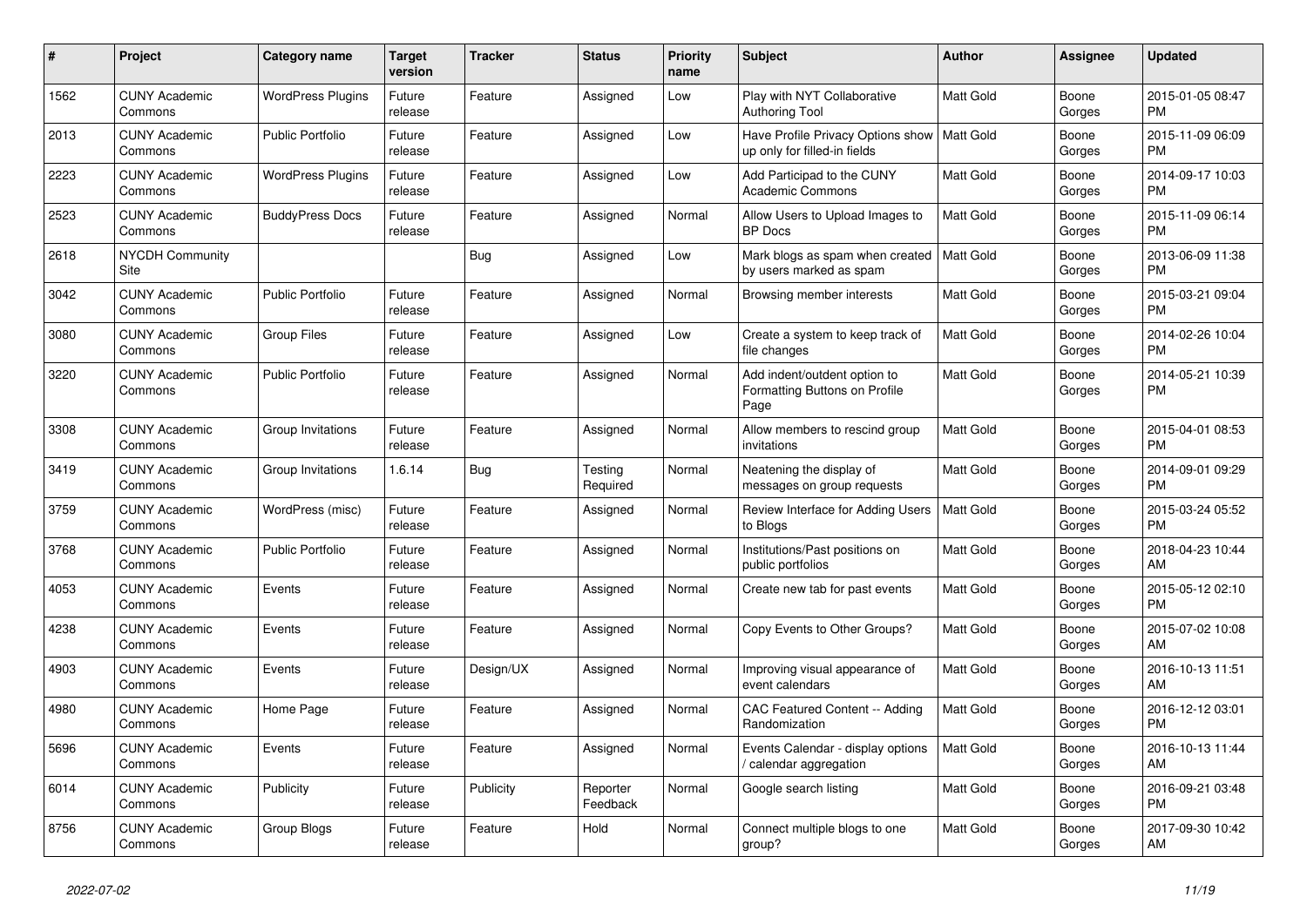| #     | Project                         | Category name              | Target<br>version | Tracker       | <b>Status</b>        | <b>Priority</b><br>name | <b>Subject</b>                                                        | <b>Author</b>    | Assignee           | <b>Updated</b>                |
|-------|---------------------------------|----------------------------|-------------------|---------------|----------------------|-------------------------|-----------------------------------------------------------------------|------------------|--------------------|-------------------------------|
| 8836  | <b>CUNY Academic</b><br>Commons | <b>Blogs (BuddyPress)</b>  | Future<br>release | Feature       | Assigned             | Normal                  | Redesign site launch process                                          | Matt Gold        | Boone<br>Gorges    | 2019-10-03 02:49<br><b>PM</b> |
| 8900  | <b>CUNY Academic</b><br>Commons | Accessibility              | Future<br>release | Feature       | Assigned             | Normal                  | Look into tools to enforce<br>accessibility in WP environment         | <b>Matt Gold</b> | Boone<br>Gorges    | 2022-04-26 11:59<br>AM        |
| 8901  | <b>CUNY Academic</b><br>Commons | Accessibility              | Future<br>release | Feature       | Assigned             | Normal                  | Theme analysis for accessibility                                      | Matt Gold        | Boone<br>Gorges    | 2022-04-26 11:59<br>AM        |
| 9941  | <b>CUNY Academic</b><br>Commons | Wiki                       | Not tracked       | Support       | Assigned             | Normal                  | Wiki functionality                                                    | Matt Gold        | Boone<br>Gorges    | 2018-06-26 10:57<br>AM        |
| 9947  | <b>CUNY Academic</b><br>Commons | <b>WordPress Plugins</b>   | Future<br>release | Feature       | Reporter<br>Feedback | Normal                  | Install H5P quiz plugin                                               | Matt Gold        | Boone<br>Gorges    | 2018-09-11 11:01<br>AM        |
| 9979  | <b>CUNY Academic</b><br>Commons | <b>Email Notifications</b> | Not tracked       | Bug           | Reporter<br>Feedback | Normal                  | Reports of slow email activation<br>emails                            | <b>Matt Gold</b> | Boone<br>Gorges    | 2018-08-29 09:40<br><b>PM</b> |
| 10040 | <b>CUNY Academic</b><br>Commons | WordPress (misc)           | Not tracked       | <b>Bug</b>    | Reporter<br>Feedback | Normal                  | User doesn't see full list of themes                                  | <b>Matt Gold</b> | Boone<br>Gorges    | 2018-07-25 10:12<br>AM        |
| 13949 | <b>CUNY Academic</b><br>Commons |                            | Not tracked       | <b>Bug</b>    | <b>New</b>           | Normal                  | Continued debugging of runaway<br>MySQL connections                   | <b>Matt Gold</b> | Boone<br>Gorges    | 2021-09-14 10:42<br>AM        |
| 15604 | <b>CUNY Academic</b><br>Commons | <b>Email Notifications</b> | Future<br>release | Feature       | Assigned             | Normal                  | <b>Restructure Commons Group</b><br>Digest Email Messages             | Matt Gold        | Boone<br>Gorges    | 2022-05-26 10:45<br>AM        |
| 16307 | <b>CUNY Academic</b><br>Commons |                            |                   | Bug           | New                  | Normal                  | Add brief messaging to<br>accept/decline group membership<br>requests | Matt Gold        | Boone<br>Gorges    | 2022-06-27 06:13<br><b>PM</b> |
| 365   | <b>CUNY Academic</b><br>Commons | WordPress (misc)           | Future<br>release | Feature       | Assigned             | Normal                  | <b>Create Mouseover Tooltips</b><br>throughout Site                   | Matt Gold        | Chris Stein        | 2015-11-09 06:18<br><b>PM</b> |
| 1544  | <b>CUNY Academic</b><br>Commons | Groups (misc)              | Future<br>release | Feature       | Reporter<br>Feedback | Normal                  | Group Filtering and Sorting                                           | Matt Gold        | Chris Stein        | 2019-03-01 02:25<br><b>PM</b> |
| 3354  | <b>CUNY Academic</b><br>Commons | <b>Group Files</b>         | Future<br>release | Feature       | Assigned             | Low                     | Allow Group Download of Multiple<br><b>Selected Files</b>             | <b>Matt Gold</b> | <b>Chris Stein</b> | 2014-08-01 08:50<br>AM        |
| 3770  | <b>CUNY Academic</b><br>Commons | <b>Public Portfolio</b>    | Future<br>release | Feature       | Assigned             | Normal                  | Improve Layout/Formatting of<br>Positions Area on Public Portfolios   | <b>Matt Gold</b> | Chris Stein        | 2015-04-01 09:17<br><b>PM</b> |
| 9028  | <b>CUNY Academic</b><br>Commons | Onboarding                 | Future<br>release | Feature       | Assigned             | Normal                  | suggest groups to new members<br>during the registration process      | <b>Matt Gold</b> | Chris Stein        | 2018-10-24 12:34<br><b>PM</b> |
| 412   | <b>CUNY Academic</b><br>Commons | <b>WordPress Themes</b>    | Future<br>release | Feature       | Assigned             | Normal                  | <b>Featured Themes</b>                                                | Matt Gold        | Dominic<br>Giglio  | 2015-01-05 08:44<br><b>PM</b> |
| 940   | <b>CUNY Academic</b><br>Commons | Redmine                    | Future<br>release | Feature       | Assigned             | Low                     | Communication with users after<br>releases                            | Matt Gold        | Dominic<br>Giglio  | 2012-09-09 04:36<br><b>PM</b> |
| 8666  | <b>CUNY Academic</b><br>Commons | Teaching                   | Not tracked       | Documentation | Assigned             | Normal                  | Create Teaching on the Commons   Matt Gold<br>Resource Page           |                  | Laurie Hurson      | 2019-09-23 03:16<br><b>PM</b> |
| 5955  | <b>CUNY Academic</b><br>Commons | Outreach                   | Future<br>release | Feature       | Assigned             | Normal                  | Create auto-newsletter for<br>commons members                         | Matt Gold        | Luke Waltzer       | 2016-08-30 10:34<br>AM        |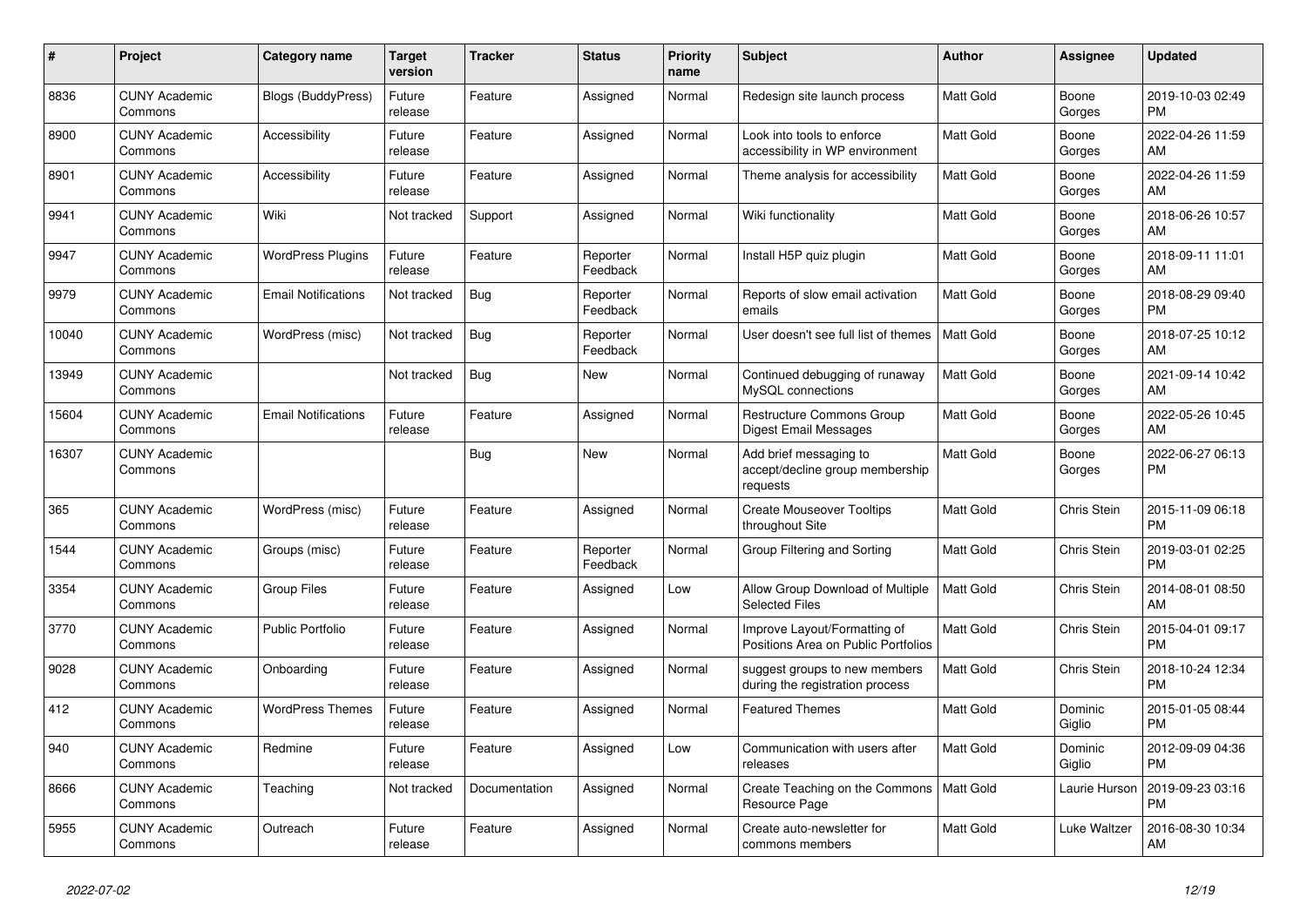| #    | Project                         | <b>Category name</b>       | <b>Target</b><br>version | <b>Tracker</b> | <b>Status</b> | <b>Priority</b><br>name | <b>Subject</b>                                                                        | <b>Author</b>    | <b>Assignee</b>       | <b>Updated</b>                |
|------|---------------------------------|----------------------------|--------------------------|----------------|---------------|-------------------------|---------------------------------------------------------------------------------------|------------------|-----------------------|-------------------------------|
| 6298 | <b>CUNY Academic</b><br>Commons | User Experience            | Not tracked              | Design/UX      | Assigned      | Normal                  | Examine data from survey                                                              | Matt Gold        | Margaret<br>Galvan    | 2016-10-14 12:16<br><b>PM</b> |
| 8837 | <b>CUNY Academic</b><br>Commons |                            | Not tracked              | Feature        | Assigned      | Normal                  | Create a form to request info from<br>people requesting premium<br>themes and plugins | Matt Gold        | Marilyn<br>Weber      | 2017-11-14 03:35<br><b>PM</b> |
| 370  | <b>CUNY Academic</b><br>Commons | Registration               | Future<br>release        | Feature        | Assigned      | High                    | <b>Guest Accounts</b>                                                                 | Matt Gold        | Matt Gold             | 2015-04-09 09:33<br>PM        |
| 3657 | <b>CUNY Academic</b><br>Commons | WordPress (misc)           | Not tracked              | Feature        | New           | Normal                  | Create alert for GC email<br>addresses                                                | Matt Gold        | Matt Gold             | 2016-04-14 11:29<br>PM        |
| 8898 | <b>CUNY Academic</b><br>Commons | Social Paper               | Not tracked              | Feature        | Assigned      | Normal                  | Usage data on docs and social<br>paper                                                | Matt Gold        | Matt Gold             | 2017-11-16 11:32<br>AM        |
| 9015 | <b>CUNY Academic</b><br>Commons | Groups (misc)              | Not tracked              | Outreach       | Assigned      | Normal                  | Email group admins the email<br>addresses of their groups                             | Matt Gold        | Matt Gold             | 2018-01-02 09:54<br>AM        |
| 8902 | <b>CUNY Academic</b><br>Commons | Design                     | Not tracked              | Feature        | Assigned      | Normal                  | Report back on research on<br><b>BuddyPress themes</b>                                | Matt Gold        | <b>Michael Smith</b>  | 2017-11-10 12:31<br>PM        |
| 333  | <b>CUNY Academic</b><br>Commons | <b>Email Notifications</b> | Future<br>release        | Feature        | Assigned      | Low                     | <b>Delay Forum Notification Email</b><br>Delivery Until After Editing Period<br>Ends  | Matt Gold        | Raymond<br>Hoh        | 2015-11-09 06:01<br>PM        |
| 1192 | <b>CUNY Academic</b><br>Commons | <b>Group Files</b>         | Future<br>release        | Feature        | Assigned      | Low                     | When posting group files, allow<br>users to add a category without<br>saving          | Matt Gold        | Raymond<br><b>Hoh</b> | 2015-11-09 05:53<br>PM        |
| 3369 | <b>CUNY Academic</b><br>Commons | Reply By Email             | Not tracked              | Outreach       | Hold          | Normal                  | Release reply by email to WP<br>plugin directory                                      | Matt Gold        | Raymond<br>Hoh        | 2016-03-01 12:46<br><b>PM</b> |
| 3517 | <b>CUNY Academic</b><br>Commons | My Commons                 | Future<br>release        | Feature        | Assigned      | Normal                  | Mute/Unmute My Commons<br>updates                                                     | Matt Gold        | Raymond<br>Hoh        | 2015-11-09 01:19<br><b>PM</b> |
| 3536 | <b>CUNY Academic</b><br>Commons | My Commons                 | Future<br>release        | Feature        | Assigned      | Normal                  | Infinite Scroll on My Commons<br>page                                                 | Matt Gold        | Raymond<br><b>Hoh</b> | 2015-04-13 04:42<br><b>PM</b> |
| 3577 | <b>CUNY Academic</b><br>Commons | My Commons                 | Future<br>release        | Design/UX      | Assigned      | Normal                  | Replies to items in My Commons                                                        | Matt Gold        | Raymond<br><b>Hoh</b> | 2015-04-09 05:19<br><b>PM</b> |
| 3662 | <b>CUNY Academic</b><br>Commons | <b>SEO</b>                 | Future<br>release        | Feature        | Assigned      | Normal                  | Duplicate Content/SEO/Google<br>issues                                                | Matt Gold        | Raymond<br><b>Hoh</b> | 2015-04-13 04:37<br><b>PM</b> |
| 5016 | <b>CUNY Academic</b><br>Commons | Events                     | Future<br>release        | Feature        | Assigned      | Low                     | Allow comments to be posted on<br>events                                              | Matt Gold        | Raymond<br><b>Hoh</b> | 2019-03-01 02:23<br><b>PM</b> |
| 5691 | <b>CUNY Academic</b><br>Commons | <b>Blogs (BuddyPress)</b>  | Future<br>release        | Bug            | Assigned      | High                    | Differing numbers on Sites display                                                    | <b>Matt Gold</b> | Raymond<br>Hoh        | 2016-06-13 01:37<br><b>PM</b> |
| 6671 | <b>CUNY Academic</b><br>Commons | Reply By Email             | Not tracked              | Bug            | Assigned      | Normal                  | "Post too often" RBE error<br>message                                                 | Matt Gold        | Raymond<br>Hoh        | 2016-11-11 09:55<br>AM        |
| 6995 | <b>CUNY Academic</b><br>Commons | Home Page                  | Not tracked              | Bug            | Assigned      | Normal                  | member filter on homepage not<br>working                                              | Matt Gold        | Raymond<br>Hoh        | 2016-12-11 09:46<br><b>PM</b> |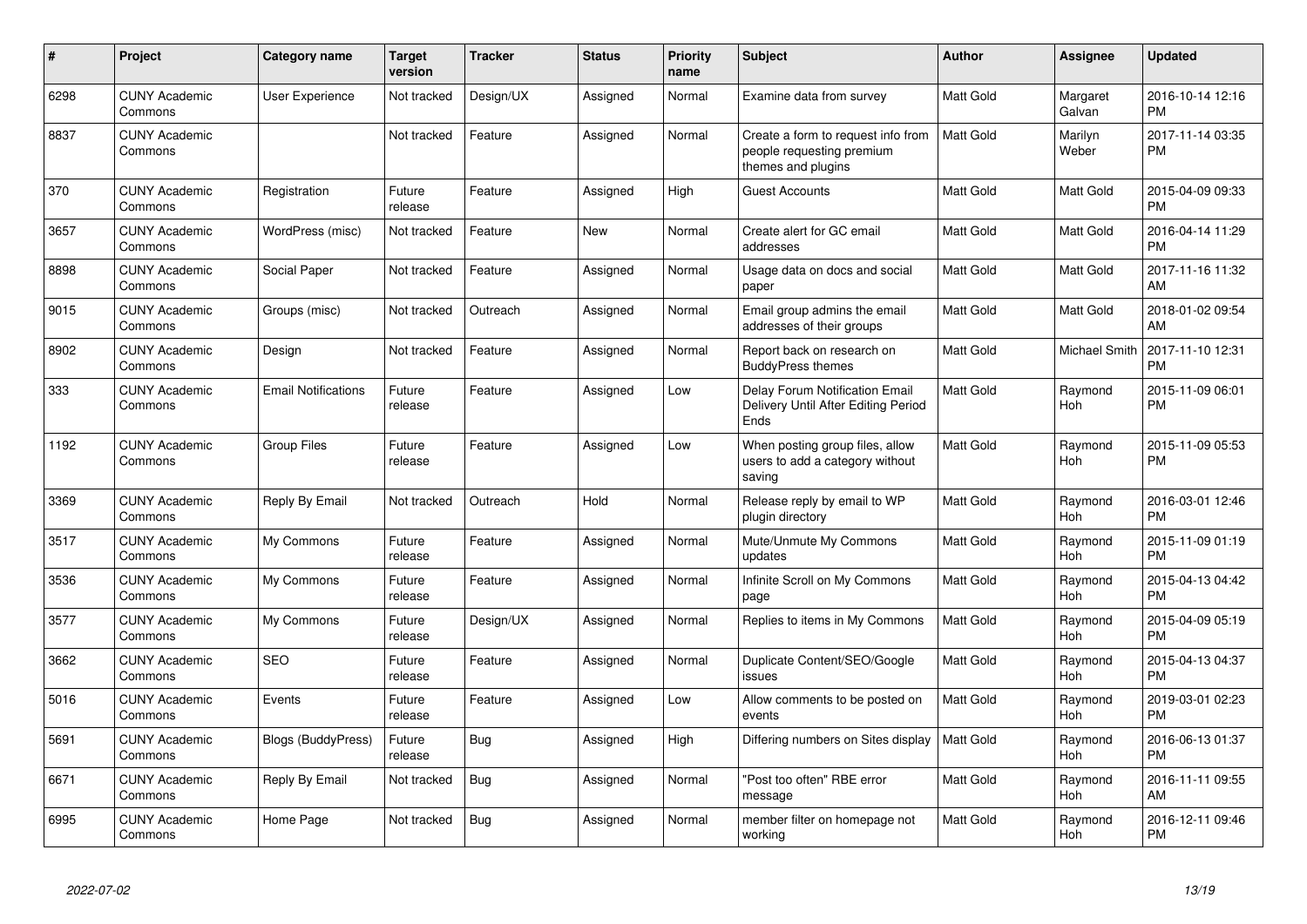| $\#$  | Project                         | <b>Category name</b>     | Target<br>version | <b>Tracker</b> | <b>Status</b>        | Priority<br>name | <b>Subject</b>                                                                     | <b>Author</b>    | <b>Assignee</b>     | <b>Updated</b>                |
|-------|---------------------------------|--------------------------|-------------------|----------------|----------------------|------------------|------------------------------------------------------------------------------------|------------------|---------------------|-------------------------------|
| 7115  | <b>CUNY Academic</b><br>Commons | Groups (misc)            | Future<br>release | Feature        | Reporter<br>Feedback | Normal           | make licensing info clear during<br>group creation                                 | <b>Matt Gold</b> | Raymond<br>Hoh      | 2020-12-08 11:32<br>AM        |
| 8976  | <b>CUNY Academic</b><br>Commons | Reply By Email           | Not tracked       | Feature        | Assigned             | Normal           | Package RBE new topics posting?                                                    | <b>Matt Gold</b> | Raymond<br>Hoh      | 2017-12-04 02:34<br><b>PM</b> |
| 8991  | <b>CUNY Academic</b><br>Commons | Reply By Email           | Not tracked       | <b>Bug</b>     | Hold                 | Normal           | RBE duplicate email message<br>issue                                               | <b>Matt Gold</b> | Raymond<br>Hoh      | 2018-02-18 08:53<br><b>PM</b> |
| 8992  | <b>NYCDH Community</b><br>Site  |                          |                   | Bug            | Assigned             | Normal           | Multiple RBE error reports                                                         | Matt Gold        | Raymond<br>Hoh      | 2017-12-11 05:43<br><b>PM</b> |
| 10659 | <b>CUNY Academic</b><br>Commons | Group Forums             | Future<br>release | Feature        | Assigned             | Normal           | Post to multiple groups via email                                                  | Matt Gold        | Raymond<br>Hoh      | 2018-11-15 12:54<br>AM        |
| 497   | <b>CUNY Academic</b><br>Commons | <b>WordPress Plugins</b> | Future<br>release | Feature        | Assigned             | Normal           | Drag and Drop Ordering on<br><b>Gallery Post Plugin</b>                            | <b>Matt Gold</b> | Ron Rennick         | 2015-11-09 06:18<br><b>PM</b> |
| 310   | <b>CUNY Academic</b><br>Commons | BuddyPress (misc)        | Future<br>release | Feature        | Assigned             | Low              | <b>Friend Request Email</b>                                                        | <b>Matt Gold</b> | Samantha<br>Raddatz | 2015-11-09 05:08<br><b>PM</b> |
| 653   | <b>CUNY Academic</b><br>Commons | Group Blogs              | Future<br>release | Feature        | Assigned             | Normal           | Redesign Integration of Groups<br>and Blogs                                        | <b>Matt Gold</b> | Samantha<br>Raddatz | 2015-11-09 05:40<br><b>PM</b> |
| 1105  | <b>CUNY Academic</b><br>Commons | WordPress (misc)         | Future<br>release | Feature        | Assigned             | Normal           | Rephrase Blog Privacy Options                                                      | Matt Gold        | Samantha<br>Raddatz | 2015-11-09 06:19<br><b>PM</b> |
| 1456  | <b>CUNY Academic</b><br>Commons | Group Invitations        | Future<br>release | Feature        | Reporter<br>Feedback | Low              | Invite to Group Button from Profile<br>Field                                       | <b>Matt Gold</b> | Samantha<br>Raddatz | 2015-11-09 05:59<br><b>PM</b> |
| 4027  | <b>CUNY Academic</b><br>Commons | Commons In A Box         | Not tracked       | Design/UX      | Assigned             | Normal           | Usability review of CBOX update<br>procedures                                      | Matt Gold        | Samantha<br>Raddatz | 2015-05-11 06:36<br><b>PM</b> |
| 4235  | <b>CUNY Academic</b><br>Commons |                          | Not tracked       | Design/UX      | Assigned             | Normal           | Explore user experience around<br>comments on forum topics vs docs                 | <b>Matt Gold</b> | Samantha<br>Raddatz | 2015-07-21 10:23<br>AM        |
| 4404  | <b>CUNY Academic</b><br>Commons | <b>Public Portfolio</b>  | Future<br>release | Design/UX      | Assigned             | Normal           | Change color of permissions info<br>on portfolio editing interface                 | <b>Matt Gold</b> | Samantha<br>Raddatz | 2015-08-11 05:28<br><b>PM</b> |
| 4661  | <b>CUNY Academic</b><br>Commons | User Experience          | Future<br>release | Bug            | Assigned             | Normal           | <b>Simplify Events text</b>                                                        | <b>Matt Gold</b> | Samantha<br>Raddatz | 2015-10-02 09:06<br><b>PM</b> |
| 4986  | <b>CUNY Academic</b><br>Commons | <b>ZenDesk</b>           | Not tracked       | Support        | Assigned             | Normal           | Prepare documentation for<br>Zendesk re web widget                                 | Matt Gold        | Samantha<br>Raddatz | 2016-02-25 03:09<br><b>PM</b> |
| 636   | <b>CUNY Academic</b><br>Commons | WordPress (misc)         | Not tracked       | Support        | Assigned             | Normal           | Create Lynda.com-like Table of<br>Contents for Prospective Tutorial<br>Screencasts | Matt Gold        | scott voth          | 2016-02-23 03:12<br><b>PM</b> |
| 3524  | <b>CUNY Academic</b><br>Commons | Documentation            | Not tracked       | Documentation  | Assigned             | Normal           | Post describing all you can do<br>when starting up a new blog/group                | <b>Matt Gold</b> | scott voth          | 2014-10-04 12:56<br><b>PM</b> |
| 6115  | <b>CUNY Academic</b><br>Commons | Publicity                | Not tracked       | Feature        | Assigned             | Normal           | create digital signage for GC                                                      | <b>Matt Gold</b> | scott voth          | 2016-10-11 10:09<br><b>PM</b> |
| 4070  | <b>CUNY Academic</b><br>Commons | Analytics                | Not tracked       | Support        | Assigned             | Normal           | Request for JITP site analytics                                                    | Matt Gold        | Seth Persons        | 2016-02-23 03:09<br><b>PM</b> |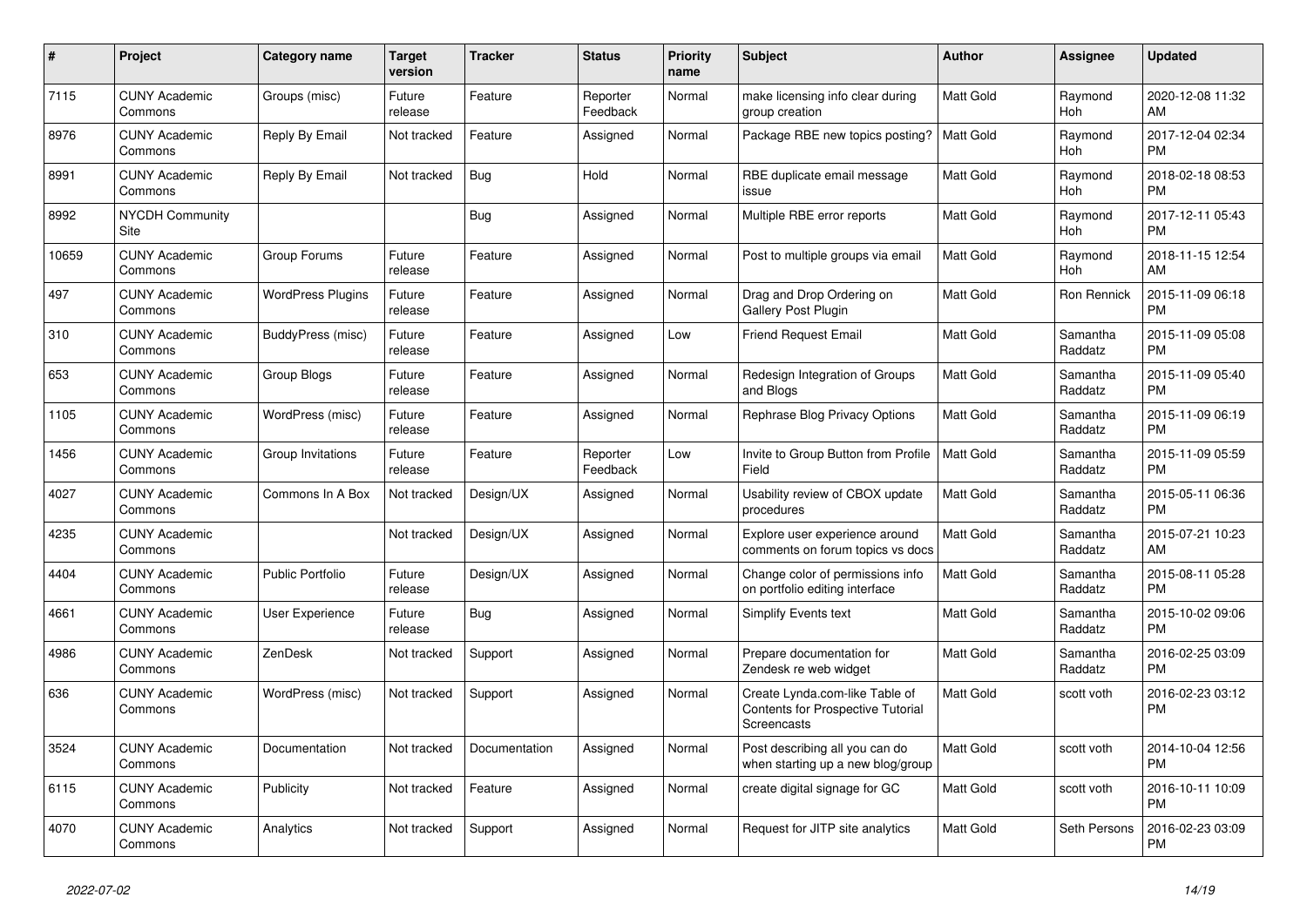| #     | Project                         | <b>Category name</b>    | <b>Target</b><br>version | <b>Tracker</b> | <b>Status</b>        | <b>Priority</b><br>name | <b>Subject</b>                                                                                                                               | Author            | <b>Assignee</b>     | <b>Updated</b>                |
|-------|---------------------------------|-------------------------|--------------------------|----------------|----------------------|-------------------------|----------------------------------------------------------------------------------------------------------------------------------------------|-------------------|---------------------|-------------------------------|
| 5316  | <b>CUNY Academic</b><br>Commons | User Experience         | Future<br>release        | Feature        | Assigned             | Normal                  | Prompt user email address<br>updates                                                                                                         | <b>Matt Gold</b>  | Stephen Real        | 2016-12-21 03:30<br><b>PM</b> |
| 3090  | <b>CUNY Academic</b><br>Commons | Twitter page            | Future<br>release        | Feature        | Assigned             | Normal                  | Prevent Retweets from showing<br>up on Commons twitter page                                                                                  | <b>Matt Gold</b>  | <b>Tahir Butt</b>   | 2016-10-24 11:31<br>AM        |
| 6426  | <b>CUNY Academic</b><br>Commons | Spam/Spam<br>Prevention | Future<br>release        | Feature        | Assigned             | Normal                  | Force captcha on all comments?                                                                                                               | <b>Matt Gold</b>  | Tahir Butt          | 2016-10-24 02:06<br><b>PM</b> |
| 5581  | <b>CUNY Academic</b><br>Commons | Analytics               | Future<br>release        | Feature        | Assigned             | Normal                  | Explore alternatives to Google<br>Analytics                                                                                                  | <b>Matt Gold</b>  | Valerie<br>Townsend | 2020-04-17 03:12<br><b>PM</b> |
| 481   | <b>CUNY Academic</b><br>Commons | Groups (misc)           | Future<br>release        | Feature        | Assigned             | Normal                  | ability to archive inactive groups<br>and blogs                                                                                              | Michael Mandiberg | Samantha<br>Raddatz | 2015-11-09 05:56<br><b>PM</b> |
| 9908  | <b>CUNY Academic</b><br>Commons |                         | Not tracked              | Feature        | New                  | Normal                  | Is it possible to send email<br>updates to users (or an email<br>address not on the list) for only a<br>single page AFTER being<br>prompted? | Michael Shields   | scott voth          | 2018-06-11 01:34<br><b>PM</b> |
| 2167  | <b>CUNY Academic</b><br>Commons | WordPress (misc)        | Future<br>release        | Bug            | Assigned             | Normal                  | CAC-Livestream Plugin Issues                                                                                                                 | Michael Smith     | Dominic<br>Giglio   | 2015-01-02 03:06<br><b>PM</b> |
| 3458  | <b>CUNY Academic</b><br>Commons | Groups (misc)           | Future<br>release        | Feature        | Assigned             | Normal                  | Filter Members of Group by<br>Campus                                                                                                         | Michael Smith     | Samantha<br>Raddatz | 2014-09-26 08:32<br><b>PM</b> |
| 2753  | <b>CUNY Academic</b><br>Commons | <b>Public Portfolio</b> | Future<br>release        | Feature        | New                  | Normal                  | Create actual actual tagification in<br>academic interests and other<br>fields                                                               | Micki Kaufman     | Boone<br>Gorges     | 2015-01-05 08:52<br><b>PM</b> |
| 2754  | <b>CUNY Academic</b><br>Commons | Design                  | Future<br>release        | Feature        | Assigned             | Normal                  | Determine strategy for CAC logo<br>handling in top header                                                                                    | Micki Kaufman     | Chris Stein         | 2015-01-05 08:53<br><b>PM</b> |
| 3509  | <b>CUNY Academic</b><br>Commons | Publicity               | 1.7                      | Publicity      | <b>New</b>           | Normal                  | Create 1.7 digital signage imagery                                                                                                           | Micki Kaufman     | Marilyn<br>Weber    | 2014-10-01 12:40<br><b>PM</b> |
| 3506  | <b>CUNY Academic</b><br>Commons | Publicity               | 1.7                      | Publicity      | <b>New</b>           | Normal                  | Prepare 1.7 email messaging                                                                                                                  | Micki Kaufman     | Micki<br>Kaufman    | 2014-10-01 12:36<br><b>PM</b> |
| 3510  | <b>CUNY Academic</b><br>Commons | Publicity               | 1.7                      | Publicity      | Assigned             | Normal                  | Post on the News Blog re: 'My<br>Commons'                                                                                                    | Micki Kaufman     | Sarah<br>Morgano    | 2014-10-15 11:18<br>AM        |
| 3511  | <b>CUNY Academic</b><br>Commons | Publicity               | 1.7                      | Publicity      | Assigned             | Normal                  | Social media for 1.7                                                                                                                         | Micki Kaufman     | Sarah<br>Morgano    | 2014-10-14 03:32<br><b>PM</b> |
| 3475  | <b>CUNY Academic</b><br>Commons | Events                  | Future<br>release        | Feature        | Assigned             | Normal                  | Request to add plugin to<br>streamline room<br>booking/appointment booking                                                                   | Naomi Barrettara  | Boone<br>Gorges     | 2014-12-01 05:14<br><b>PM</b> |
| 9346  | <b>CUNY Academic</b><br>Commons | WordPress (misc)        | Not tracked              | Bug            | <b>New</b>           | Normal                  | Clone cetls.bmcc.cuny.edu for<br>development                                                                                                 | Owen Roberts      | Raymond<br>Hoh      | 2018-03-06 05:35<br><b>PM</b> |
| 6665  | <b>CUNY Academic</b><br>Commons |                         | Not tracked              | Publicity      | New                  | Normal                  | Dead Link in 1.10 announcement<br>post                                                                                                       | Paige Dupont      | Stephen Real        | 2016-12-01 03:11<br><b>PM</b> |
| 11449 | <b>CUNY Academic</b><br>Commons | WordPress - Media       | Not tracked              | Support        | Reporter<br>Feedback | Normal                  | Cloning Media Library for JITP<br>from Staging to Production Site                                                                            | Patrick DeDauw    | Boone<br>Gorges     | 2019-05-13 12:00<br>PM        |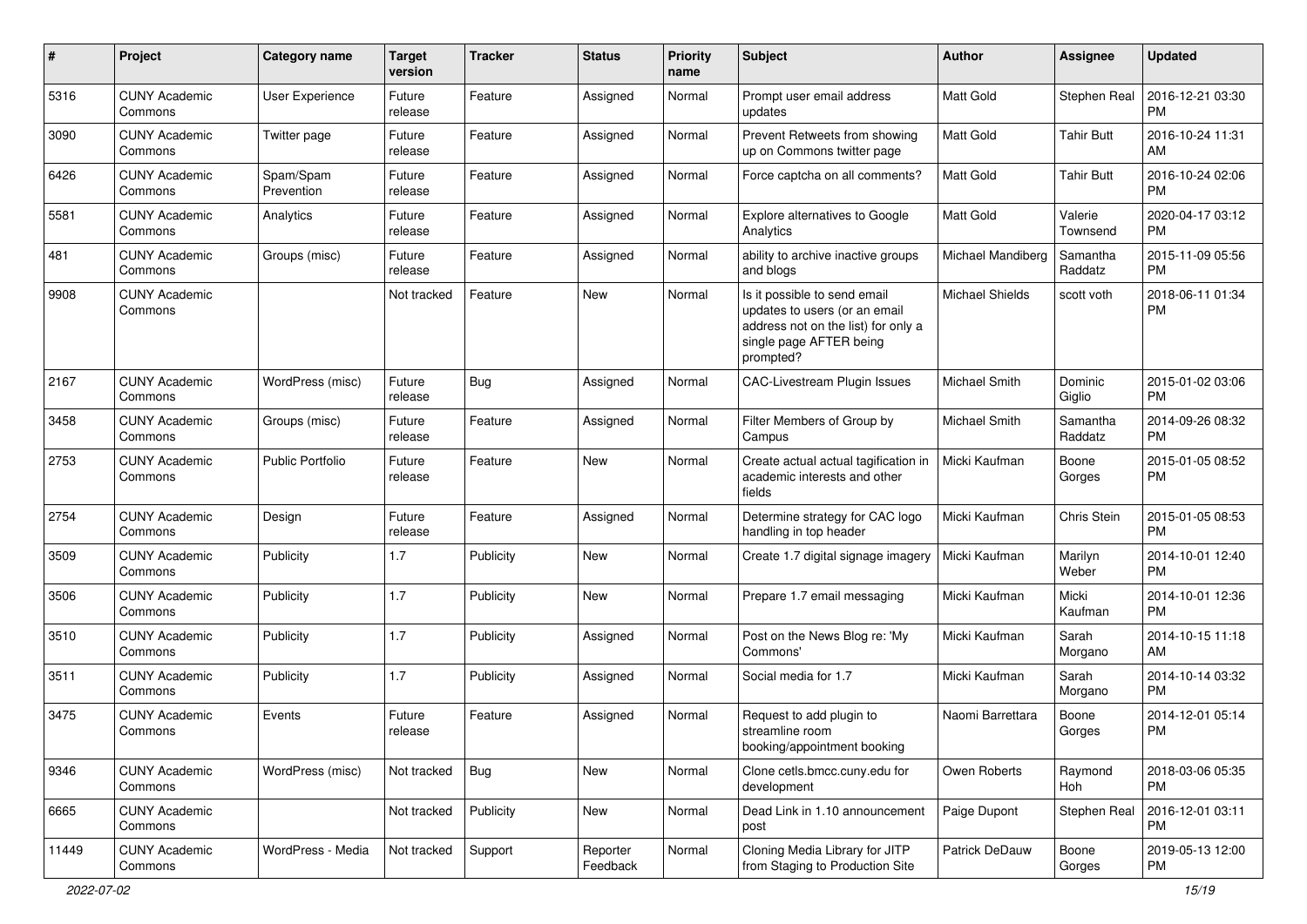| #     | <b>Project</b>                  | Category name            | <b>Target</b><br>version | <b>Tracker</b> | <b>Status</b>        | Priority<br>name | <b>Subject</b>                                                                                  | <b>Author</b>           | Assignee            | <b>Updated</b>                |
|-------|---------------------------------|--------------------------|--------------------------|----------------|----------------------|------------------|-------------------------------------------------------------------------------------------------|-------------------------|---------------------|-------------------------------|
| 14483 | <b>CUNY Academic</b><br>Commons | WordPress - Media        | Not tracked              | Bug            | Reporter<br>Feedback | Normal           | Wordpress PDF Embed Stopped<br>Working after JITP Media Clone                                   | Patrick DeDauw          | Boone<br>Gorges     | 2021-05-20 01:51<br><b>PM</b> |
| 8675  | <b>CUNY Academic</b><br>Commons | User Onboarding          | Future<br>release        | Bug            | Reporter<br>Feedback | Low              | Add new User search screen calls<br>for the input of email address but<br>doesn't work with one | Paul Hebert             | Boone<br>Gorges     | 2017-10-11 11:17<br>AM        |
| 11077 | <b>CUNY Academic</b><br>Commons | Events                   | Not tracked              | Feature        | Reporter<br>Feedback | Normal           | Show event category description<br>in event list view                                           | Raffi<br>Khatchadourian |                     | 2019-02-12 10:38<br><b>PM</b> |
| 14792 | <b>CUNY Academic</b><br>Commons |                          |                          | <b>Bug</b>     | <b>New</b>           | Normal           | Inconsistent email notifications<br>from gravity forms                                          | Raffi<br>Khatchadourian |                     | 2021-10-04 01:50<br><b>PM</b> |
| 16290 | <b>CUNY Academic</b><br>Commons |                          |                          | Feature        | Reporter<br>Feedback | Normal           | Add Table Of Contents Block<br>plug-in                                                          | Raffi<br>Khatchadourian |                     | 2022-06-24 10:26<br>AM        |
| 16294 | <b>CUNY Academic</b><br>Commons |                          |                          | Bug            | <b>New</b>           | Urgent           | CAC is down                                                                                     | Raffi<br>Khatchadourian |                     | 2022-06-27 02:00<br><b>PM</b> |
| 16314 | <b>CUNY Academic</b><br>Commons | <b>WordPress Plugins</b> |                          | Feature        | <b>New</b>           | Normal           | Install Multicollab plug-in?                                                                    | Raffi<br>Khatchadourian |                     | 2022-06-29 03:44<br><b>PM</b> |
| 5182  | <b>CUNY Academic</b><br>Commons | Social Paper             | Future<br>release        | Design/UX      | New                  | Normal           | "Publishing" a private paper on<br>social paper?                                                | Raffi<br>Khatchadourian | Boone<br>Gorges     | 2016-10-13 04:12<br><b>PM</b> |
| 15242 | <b>CUNY Academic</b><br>Commons | Performance              | Not tracked              | <b>Bug</b>     | Reporter<br>Feedback | Normal           | Slugist site                                                                                    | Raffi<br>Khatchadourian | Boone<br>Gorges     | 2022-02-07 11:14<br>AM        |
| 9420  | <b>CUNY Academic</b><br>Commons | cuny.is                  | Not tracked              | Feature        | <b>New</b>           | Normal           | Request for http://cuny.is/streams                                                              | Raffi<br>Khatchadourian | Marilyn<br>Weber    | 2018-04-02 10:08<br>AM        |
| 8498  | <b>CUNY Academic</b><br>Commons | <b>WordPress Plugins</b> | Future<br>release        | Feature        | <b>New</b>           | Low              | <b>Gravity Forms Email Users</b>                                                                | Raffi<br>Khatchadourian | Matt Gold           | 2017-10-13 12:58<br><b>PM</b> |
| 15516 | <b>CUNY Academic</b><br>Commons | <b>WordPress Plugins</b> |                          | Bug            | Reporter<br>Feedback | Normal           | Can't publish or save draft of post<br>on wordpress.com                                         | Raffi<br>Khatchadourian | Raymond<br>Hoh      | 2022-03-02 05:52<br><b>PM</b> |
| 5183  | <b>CUNY Academic</b><br>Commons | Social Paper             | Future<br>release        | Design/UX      | <b>New</b>           | Normal           | Creating a new paper when<br>viewing an existing paper                                          | Raffi<br>Khatchadourian | Samantha<br>Raddatz | 2016-02-02 12:09<br><b>PM</b> |
| 16255 | <b>CUNY Academic</b><br>Commons | WordPress (misc)         |                          | Bug            | <b>New</b>           | Normal           | Need to define 'MULTISITE'<br>constant in wp-config.php                                         | Raymond Hoh             |                     | 2022-06-19 09:31<br>AM        |
| 14908 | <b>CUNY Academic</b><br>Commons | Performance              |                          | <b>Bug</b>     | <b>New</b>           | Normal           | Stale object cache on cdev                                                                      | Raymond Hoh             | Boone<br>Gorges     | 2021-12-07 09:45<br>AM        |
| 3691  | <b>CUNY Academic</b><br>Commons | <b>WordPress Plugins</b> | Future<br>release        | Bug            | <b>New</b>           | Normal           | <b>WPMU Domain Mapping</b><br>Debugging on cdev                                                 | Raymond Hoh             | Matt Gold           | 2014-12-12 09:04<br>AM        |
| 3939  | <b>CUNY Academic</b><br>Commons | <b>WordPress Plugins</b> | Future<br>release        | <b>Bug</b>     | Hold                 | Normal           | Activity stream support for<br>Co-Authors Plus plugin                                           | Raymond Hoh             | Raymond<br>Hoh      | 2015-11-09 06:13<br><b>PM</b> |
| 11243 | <b>CUNY Academic</b><br>Commons | BuddyPress (misc)        | Future<br>release        | Bug            | New                  | Normal           | Audit bp-custom.php                                                                             | Raymond Hoh             | Raymond<br>Hoh      | 2022-04-26 11:59<br>AM        |
| 14496 | <b>CUNY Academic</b><br>Commons | Domain Mapping           | Future<br>release        | <b>Bug</b>     | <b>New</b>           | Normal           | Mapped domain SSO uses<br>third-party cookies                                                   | Raymond Hoh             | Raymond<br>Hoh      | 2021-05-24 04:03<br><b>PM</b> |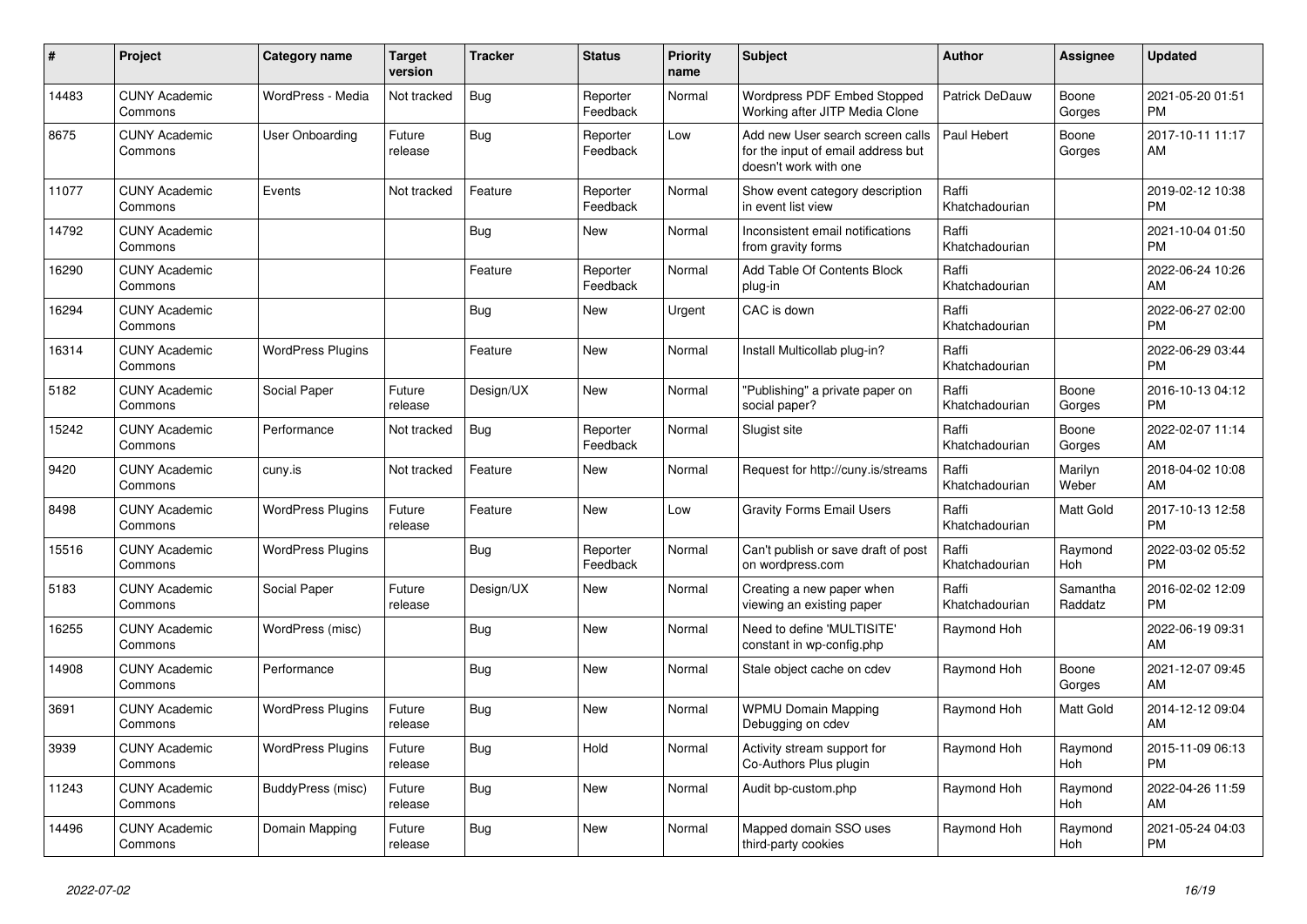| #     | Project                         | <b>Category name</b>     | <b>Target</b><br>version | <b>Tracker</b> | <b>Status</b>        | Priority<br>name | <b>Subject</b>                                                           | <b>Author</b>    | <b>Assignee</b>     | <b>Updated</b>                |
|-------|---------------------------------|--------------------------|--------------------------|----------------|----------------------|------------------|--------------------------------------------------------------------------|------------------|---------------------|-------------------------------|
| 16177 | <b>CUNY Academic</b><br>Commons | Reply By Email           |                          | Bug            | <b>New</b>           | Normal           | Switch to Inbound mode for RBE                                           | Raymond Hoh      | Raymond<br>Hoh      | 2022-05-30 04:32<br><b>PM</b> |
| 16319 | <b>CUNY Academic</b><br>Commons | <b>WordPress Plugins</b> | 2.0.3                    | Bug            | <b>New</b>           | Normal           | Request for Events Calendar Pro<br>5.14.2 update                         | Raymond Hoh      | Raymond<br>Hoh      | 2022-07-01 04:16<br><b>PM</b> |
| 14983 | <b>CUNY Academic</b><br>Commons | WordPress (misc)         | Not tracked              | Support        | Reporter<br>Feedback | Normal           | "Read More" tag not working                                              | Rebecca Krisel   | Raymond<br>Hoh      | 2021-11-23 01:17<br><b>PM</b> |
| 58    | <b>CUNY Academic</b><br>Commons | BuddyPress (misc)        | Future<br>release        | Feature        | Assigned             | Low              | Make member search sortable by<br>last name                              | Roberta Brody    | Boone<br>Gorges     | 2010-08-26 02:38<br><b>PM</b> |
| 4592  | <b>CUNY Academic</b><br>Commons | Events                   | Future<br>release        | Design/UX      | New                  | Normal           | Event Creation - Venue Dropdown<br>Slow                                  | Samantha Raddatz | Boone<br>Gorges     | 2015-09-14 04:56<br><b>PM</b> |
| 4225  | <b>CUNY Academic</b><br>Commons | DiRT Integration         | Future<br>release        | Design/UX      | <b>New</b>           | Normal           | Add information to DIRT page (in<br>Create a Group)                      | Samantha Raddatz | <b>Matt Gold</b>    | 2015-06-26 03:14<br><b>PM</b> |
| 4221  | <b>CUNY Academic</b><br>Commons | Group Forums             | Future<br>release        | Design/UX      | Assigned             | Normal           | Add 'Number of Posts' display<br>option to Forum page                    | Samantha Raddatz | Samantha<br>Raddatz | 2015-06-26 02:21<br><b>PM</b> |
| 4226  | <b>CUNY Academic</b><br>Commons | <b>BuddyPress Docs</b>   | Future<br>release        | Design/UX      | New                  | Normal           | Add option to connect a Doc with<br>a Group                              | Samantha Raddatz | Samantha<br>Raddatz | 2015-09-09 04:08<br><b>PM</b> |
| 4253  | <b>CUNY Academic</b><br>Commons | Public Portfolio         | Future<br>release        | Design/UX      | New                  | Normal           | Encourage users to add portfolio<br>content                              | Samantha Raddatz | Samantha<br>Raddatz | 2015-07-07 11:32<br>AM        |
| 4622  | <b>CUNY Academic</b><br>Commons | <b>Public Portfolio</b>  | Future<br>release        | Design/UX      | <b>New</b>           | Normal           | <b>Profile Visibility Settings</b>                                       | Samantha Raddatz | Samantha<br>Raddatz | 2015-09-21 12:18<br><b>PM</b> |
| 5298  | <b>CUNY Academic</b><br>Commons |                          | Not tracked              | Publicity      | New                  | Normal           | Survey Pop-Up Text                                                       | Samantha Raddatz | Samantha<br>Raddatz | 2016-03-22 12:27<br><b>PM</b> |
| 4222  | <b>CUNY Academic</b><br>Commons | <b>User Experience</b>   | Future<br>release        | Design/UX      | <b>New</b>           | Normal           | Add information to 'Delete<br>Account' page                              | Samantha Raddatz | scott voth          | 2015-06-26 11:35<br>AM        |
| 585   | <b>CUNY Academic</b><br>Commons | Group Forums             | Future<br>release        | Feature        | Assigned             | Normal           | Merge Forum Topics                                                       | Sarah Morgano    | Boone<br>Gorges     | 2011-07-06 04:11<br><b>PM</b> |
| 1888  | <b>CUNY Academic</b><br>Commons | Home Page                | Future<br>release        | Feature        | Assigned             | Normal           | Refactor BP MPO Activity Filter to<br>support proper pagination          | Sarah Morgano    | Boone<br>Gorges     | 2014-05-01 07:11<br><b>PM</b> |
| 5826  | <b>CUNY Academic</b><br>Commons | <b>WordPress Plugins</b> | Future<br>release        | Support        | Reporter<br>Feedback | Normal           | <b>Remove Subscription Options</b><br>plugin from directory              | Sarah Morgano    | Sarah<br>Morgano    | 2016-10-21 04:14<br><b>PM</b> |
| 10982 | <b>CUNY Academic</b><br>Commons | Domain Mapping           | Not tracked              | Support        | Reporter<br>Feedback | Normal           | <b>CNAME</b> question                                                    | scott voth       |                     | 2019-01-22 04:29<br><b>PM</b> |
| 11788 | <b>CUNY Academic</b><br>Commons | <b>WordPress Plugins</b> | Future<br>release        | Support        | Reporter<br>Feedback | Normal           | Plugin Request - Browse Aloud                                            | scott voth       |                     | 2019-09-24 08:42<br>AM        |
| 11860 | <b>CUNY Academic</b><br>Commons | Registration             | Future<br>release        | Feature        | New                  | Normal           | <b>Ensure Students Are Aware They</b><br>Can Use Aliases At Registration | scott voth       |                     | 2019-09-24 08:46<br>AM        |
| 12573 | CUNY Academic<br>Commons        | <b>WordPress Plugins</b> | Future<br>release        | Bug            | <b>New</b>           | Normal           | <b>CommentPress Core Issues</b>                                          | scott voth       |                     | 2020-03-24 04:32<br><b>PM</b> |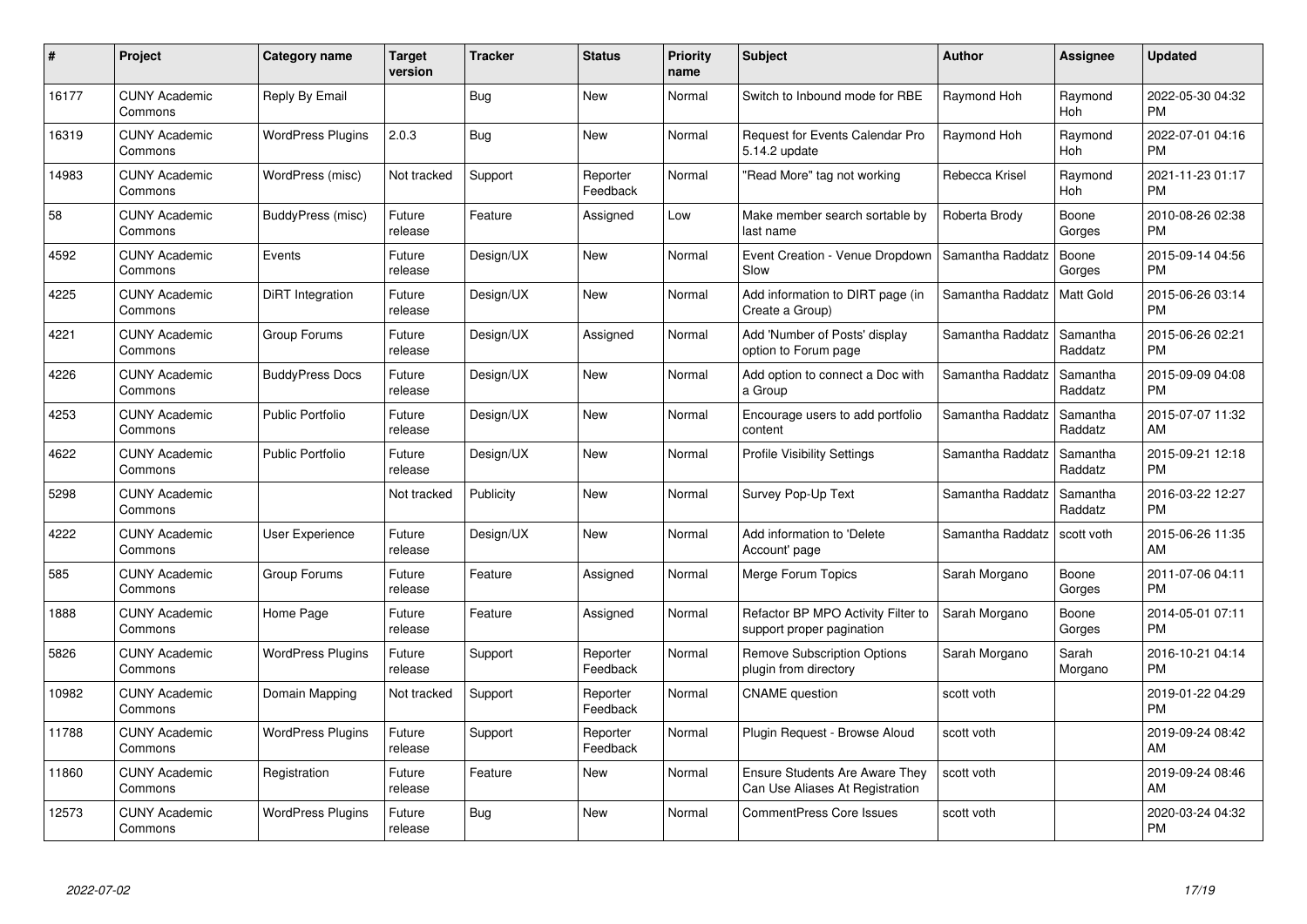| #     | Project                         | <b>Category name</b>     | <b>Target</b><br>version | <b>Tracker</b> | <b>Status</b>        | <b>Priority</b><br>name | <b>Subject</b>                                                                       | Author     | Assignee           | <b>Updated</b>                |
|-------|---------------------------------|--------------------------|--------------------------|----------------|----------------------|-------------------------|--------------------------------------------------------------------------------------|------------|--------------------|-------------------------------|
| 519   | <b>CUNY Academic</b><br>Commons | <b>BuddyPress Docs</b>   | Future<br>release        | Feature        | Assigned             | Low                     | TOC for individual docs - for new<br>BP "wiki-like" plugin                           | scott voth | Boone<br>Gorges    | 2015-11-09 05:54<br>PM.       |
| 9515  | <b>CUNY Academic</b><br>Commons | <b>WordPress Plugins</b> | Not tracked              | Bug            | Reporter<br>Feedback | Normal                  | Text to Speech plugin - "More<br>Slowly" checkbox not working                        | scott voth | Boone<br>Gorges    | 2018-06-13 02:26<br><b>PM</b> |
| 10226 | <b>CUNY Academic</b><br>Commons | Courses                  | Future<br>release        | Feature        | New                  | Normal                  | Add "My Courses" to drop down<br>list                                                | scott voth | Boone<br>Gorges    | 2021-11-19 12:42<br><b>PM</b> |
| 11386 | <b>CUNY Academic</b><br>Commons | WordPress - Media        | Not tracked              | Support        | Reporter<br>Feedback | Normal                  | disappearing images                                                                  | scott voth | Boone<br>Gorges    | 2019-05-14 10:32<br>AM        |
| 11496 | <b>CUNY Academic</b><br>Commons | Public Portfolio         | 1.15.2                   | Support        | New                  | Normal                  | Replace Twitter Icon on Member<br>Portfolio page                                     | scott voth | Boone<br>Gorges    | 2019-06-06 01:03<br><b>PM</b> |
| 11531 | <b>CUNY Academic</b><br>Commons | Events                   | Future<br>release        | Feature        | New                  | Normal                  | Main Events calendar should<br>include non-public events that<br>user has access to  | scott voth | Boone<br>Gorges    | 2019-06-11 10:00<br>AM        |
| 14113 | <b>CUNY Academic</b><br>Commons | WordPress (misc)         | Future<br>release        | Bug            | Hold                 | Normal                  | Block Editor Not Working on this<br>page - Json error                                | scott voth | Boone<br>Gorges    | 2021-03-05 11:01<br>AM        |
| 15767 | <b>CUNY Academic</b><br>Commons | WordPress (misc)         |                          | Support        | New                  | Normal                  | Site loading slowly                                                                  | scott voth | Boone<br>Gorges    | 2022-04-04 08:56<br><b>PM</b> |
| 5827  | <b>CUNY Academic</b><br>Commons | Public Portfolio         | Future<br>release        | Bug            | Assigned             | Normal                  | Academic Interests square bracket<br>links not working                               | scott voth | Chris Stein        | 2016-08-11 11:59<br><b>PM</b> |
| 10354 | <b>CUNY Academic</b><br>Commons | <b>Public Portfolio</b>  | Future<br>release        | Feature        | New                  | Normal                  | Opt out of Having a Profile Page                                                     | scott voth | Chris Stein        | 2020-05-12 10:43<br>AM        |
| 4438  | <b>CUNY Academic</b><br>Commons | Events                   | Future<br>release        | Bug            | Assigned             | Normal                  | Events Calendar - Export<br><b>Recurring Events</b>                                  | scott voth | Daniel Jones       | 2016-05-23 04:25<br><b>PM</b> |
| 12392 | <b>CUNY Academic</b><br>Commons | Help/Codex               | Not tracked              | Documentation  | New                  | Normal                  | <b>Updates to Common Commons</b><br>Questions on Help Page                           | scott voth | Margaret<br>Galvan | 2020-02-11 10:53<br>AM        |
| 10839 | <b>CUNY Academic</b><br>Commons | About page               | Not tracked              | Support        | New                  | Normal                  | <b>Mission Statement Needs</b><br>Revision                                           | scott voth | Matt Gold          | 2018-12-26 10:58<br>AM        |
| 11493 | <b>CUNY Academic</b><br>Commons | Domain Mapping           | Not tracked              | Support        | Reporter<br>Feedback | Normal                  | Domain Mapping Request - Talia<br>Schaffer                                           | scott voth | Matt Gold          | 2019-08-06 08:39<br>AM        |
| 11393 | <b>CUNY Academic</b><br>Commons |                          | Not tracked              | Publicity      | New                  | Normal                  | After 1.15 release, ceate a hero<br>slide and post about adding a site<br>to a group | scott voth | Patrick<br>Sweeney | 2019-05-14 10:32<br>AM        |
| 3492  | <b>CUNY Academic</b><br>Commons | <b>WordPress Themes</b>  | Future<br>release        | Support        | Assigned             | Normal                  | Add CBOX theme to the<br>Commons                                                     | scott voth | Raymond<br>Hoh     | 2014-10-08 05:55<br>PM        |
| 4535  | <b>CUNY Academic</b><br>Commons | My Commons               | Future<br>release        | Bug            | New                  | Low                     | My Commons filter issue                                                              | scott voth | Raymond<br>Hoh     | 2015-09-01 11:17<br>AM        |
| 13946 | <b>CUNY Academic</b><br>Commons | <b>WordPress Plugins</b> | 2.1.0                    | Support        | Assigned             | Normal                  | Custom Embed handler For<br>OneDrive files                                           | scott voth | Raymond<br>Hoh     | 2022-05-26 10:46<br>AM        |
| 14994 | <b>CUNY Academic</b><br>Commons | cdev.gc.cuny.edu         | Not tracked              | Support        | In Progress          | Normal                  | Clear Cache on CDEV                                                                  | scott voth | Raymond<br>Hoh     | 2021-12-07 03:51<br><b>PM</b> |